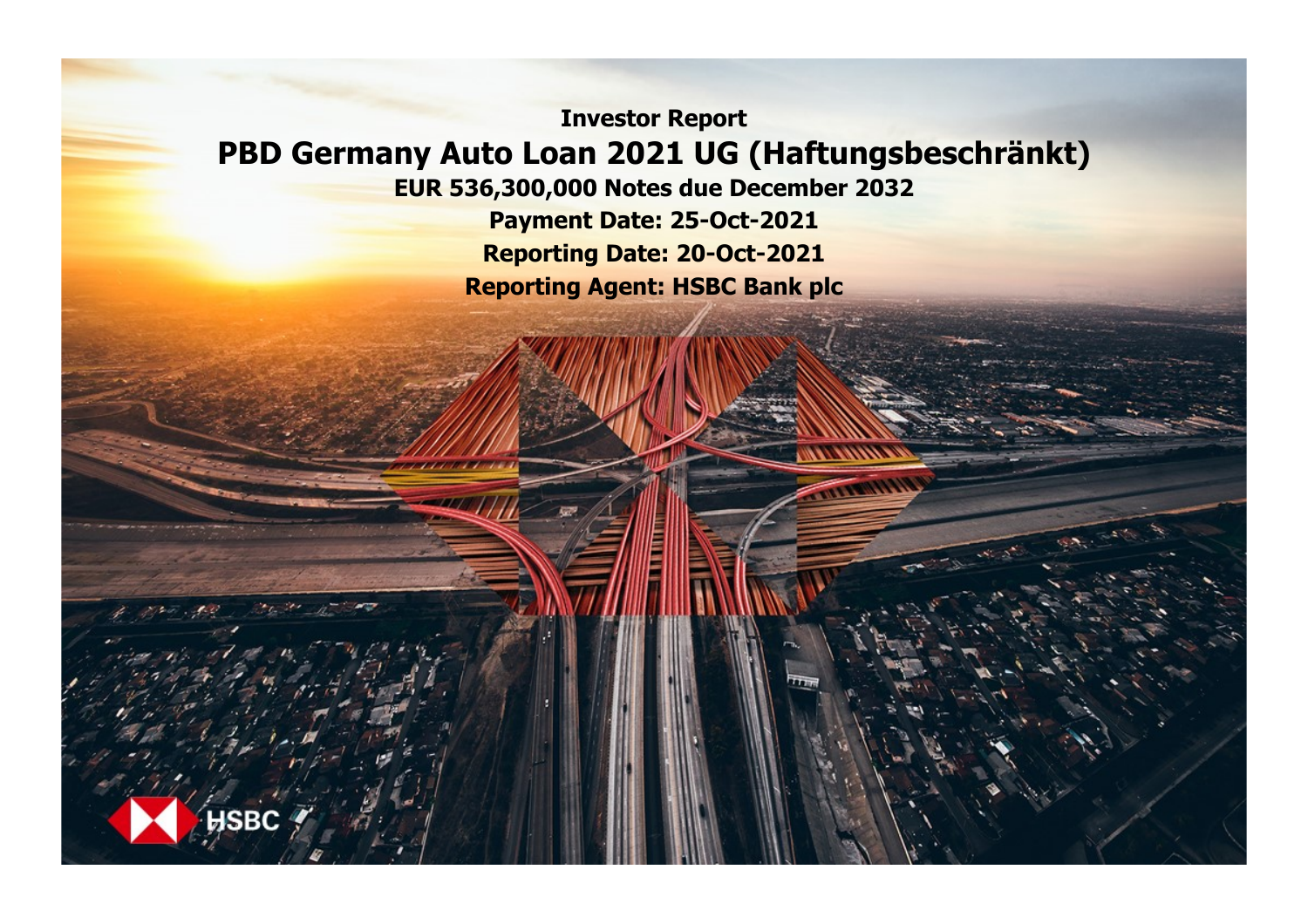

#### **Contents**

<span id="page-1-0"></span>

|                                | Page           |
|--------------------------------|----------------|
| Contents                       | 2              |
| <b>Transaction Details</b>     | 3              |
| <b>Transaction Parties</b>     | $\overline{4}$ |
| <b>Bond Report</b>             | 5              |
| <b>Bond Ratings</b>            | 6              |
| Reserve Account                | $\overline{7}$ |
| <b>Bank Accounts</b>           | 8              |
| Ledgers                        | 9              |
| Subordinated Loan              | 10             |
| <b>Expenses Report</b>         | 11             |
| Available Interest Collections | 12             |
| Interest Priority of Payments  | 13             |
| Available Principal Amount     | 14             |
| Principal Priority of Payments | 15             |
| Triggers & Events              | 16             |
| Counterparty Ratings           | 17             |
| Portfolio Summary              | 18             |
| Portfolio Concentration        | 21             |
| <b>Balance Sheet</b>           | 22             |
| Portfolio Stratifications      | 23             |
| <b>Disclaimer</b>              | 41             |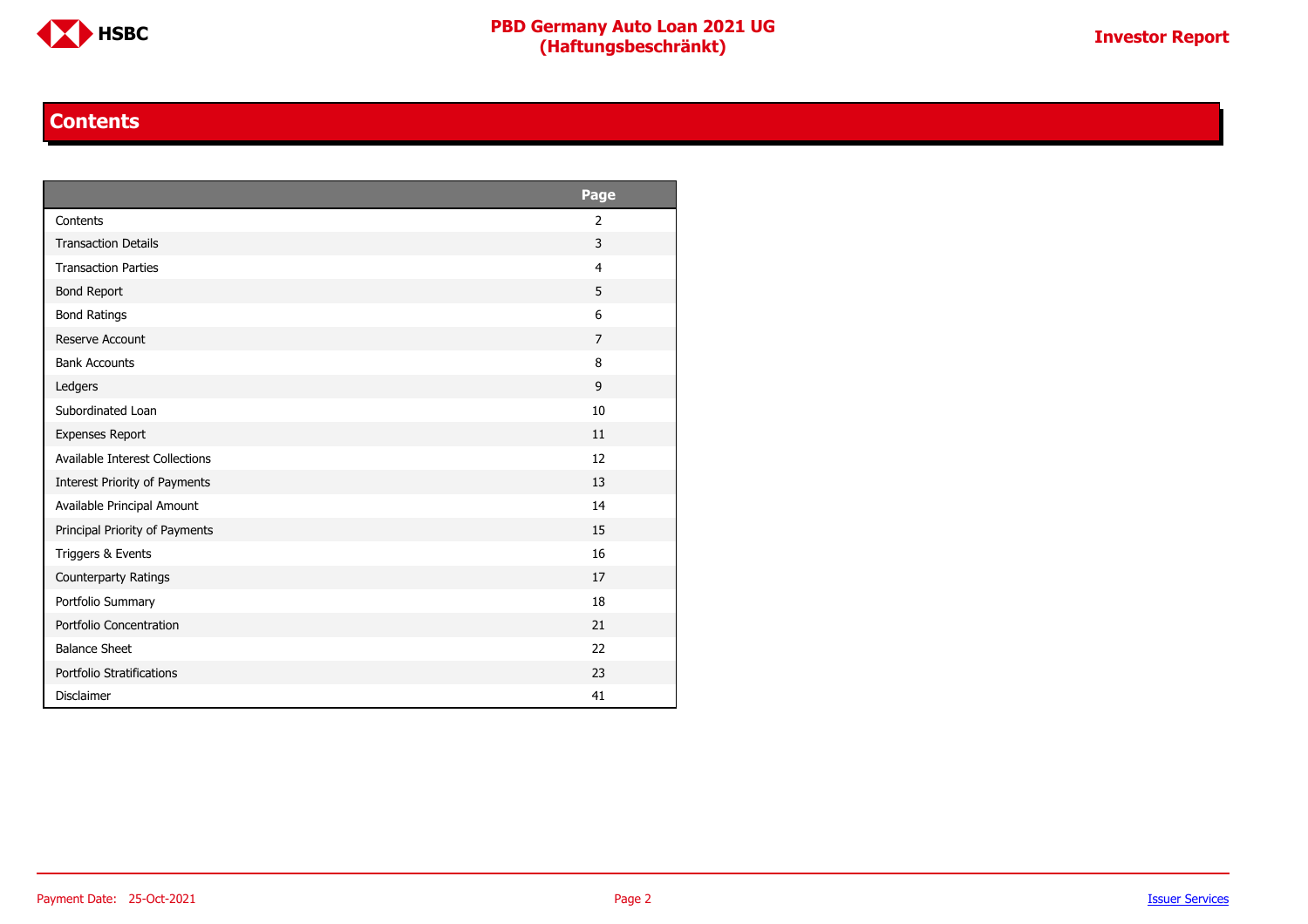

### <span id="page-2-0"></span>**Transaction Details**

| <b>Key Dates</b>            |                             | <b>HSBC Contact Details</b>   |                                        |
|-----------------------------|-----------------------------|-------------------------------|----------------------------------------|
| Close Date                  | Friday, 29 January 2021     | Role                          | <b>Client Service Manager</b>          |
| Calculation Date            | Monday, 18 October 2021     | Name                          | <b>Richard Crebo</b>                   |
| Collection Period (start)   | Wednesday, 1 September 2021 | Email                         | richard.crebo@hsbc.com                 |
| Collection Period (end)     | Thursday, 30 September 2021 | Telephone                     | +44 (0) 203 268 4162                   |
| Interest Period (start)     | Monday, 27 September 2021   | Group Email                   | ctla.securitisation@hsbc.com           |
| Interest Period (end)       | Monday, 25 October 2021     | <b>Investor Reporting</b>     | https://investorreporting.gbm.hsbc.com |
| <b>Current Payment Date</b> | Monday, 25 October 2021     |                               |                                        |
| Next Payment Date           | Thursday, 25 November 2021  | Period Day Counts             |                                        |
| Revolving Period End Date   | Thursday, 25 January 2024   | <b>Collection Period Days</b> | 29 days                                |
| <b>Final Maturity Date</b>  | Wednesday, 29 December 2032 | <b>Interest Period Days</b>   | 28 days                                |

| <b>HSBC Contact Details</b> |                                        |
|-----------------------------|----------------------------------------|
| Role                        | <b>Client Service Manager</b>          |
| Name                        | Richard Crebo                          |
| Email                       | richard.crebo@hsbc.com                 |
| Telephone                   | +44 (0) 203 268 4162                   |
| Group Email                 | ctla.securitisation@hsbc.com           |
| <b>Investor Reporting</b>   | https://investorreporting.gbm.hsbc.com |

| <b>Period Day Counts</b>      |         |
|-------------------------------|---------|
| <b>Collection Period Days</b> | 29 days |
| <b>Interest Period Days</b>   | 28 days |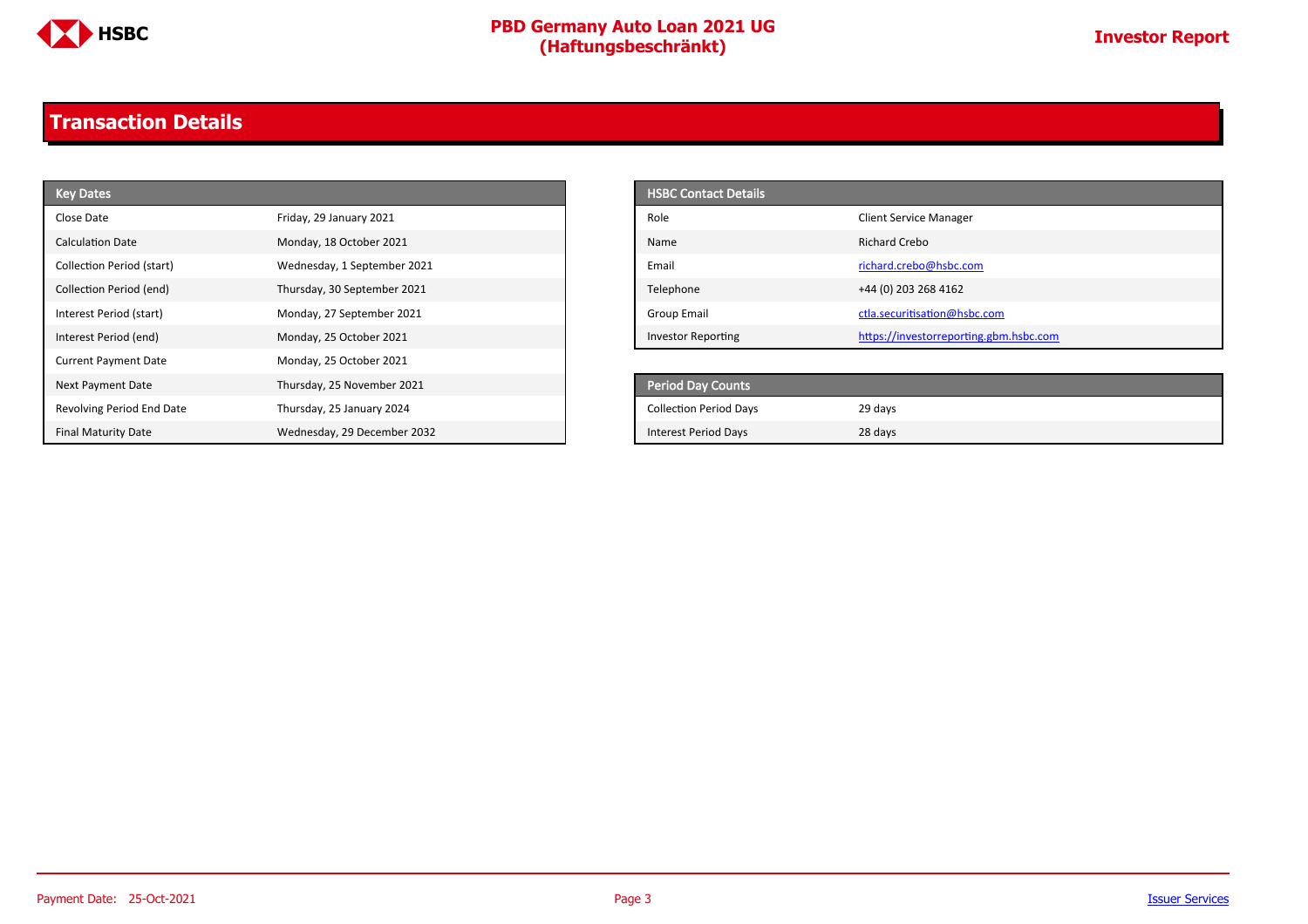

#### **Transaction Parties**

<span id="page-3-0"></span>

| <b>Role</b>                  | <b>Counterparty</b>                                   |
|------------------------------|-------------------------------------------------------|
| Issuer                       | PBD Germany Auto Loan 2021 UG (Haftungsbeschränkt)    |
| Data Trustee                 | Elavon Financial Services Designated Activity Company |
| Seller                       | PSA Bank Deutschland GMBH                             |
| Servicer                     | PSA Bank Deutschland GMBH                             |
| <b>Account Bank</b>          | Elavon Financial Services Designated Activity Company |
| Reporting Agent              | HSBC Bank plc                                         |
| <b>Calculation Agent</b>     | HSBC Bank plc                                         |
| Corporate Administrator      | Wilmington Trust SP Services (Frankfurt) GMBH         |
| Back-Up Servicer Facilitator | Wilmington Trust SP Services (Frankfurt) GMBH         |
| Arranger                     | Unicredit Bank AG                                     |
| Rating Agency                | Moody's Investors Service España SA                   |
| Rating Agency                | Fitch Ratings Ireland Limited                         |
| Listing Agent                | Banque Internationale à Luxembourg                    |
| <b>Security Trustee</b>      | HSBC Corporate Trustee Company (UK) Limited           |
| Paying Agent                 | Elavon Financial Services Designated Activity Company |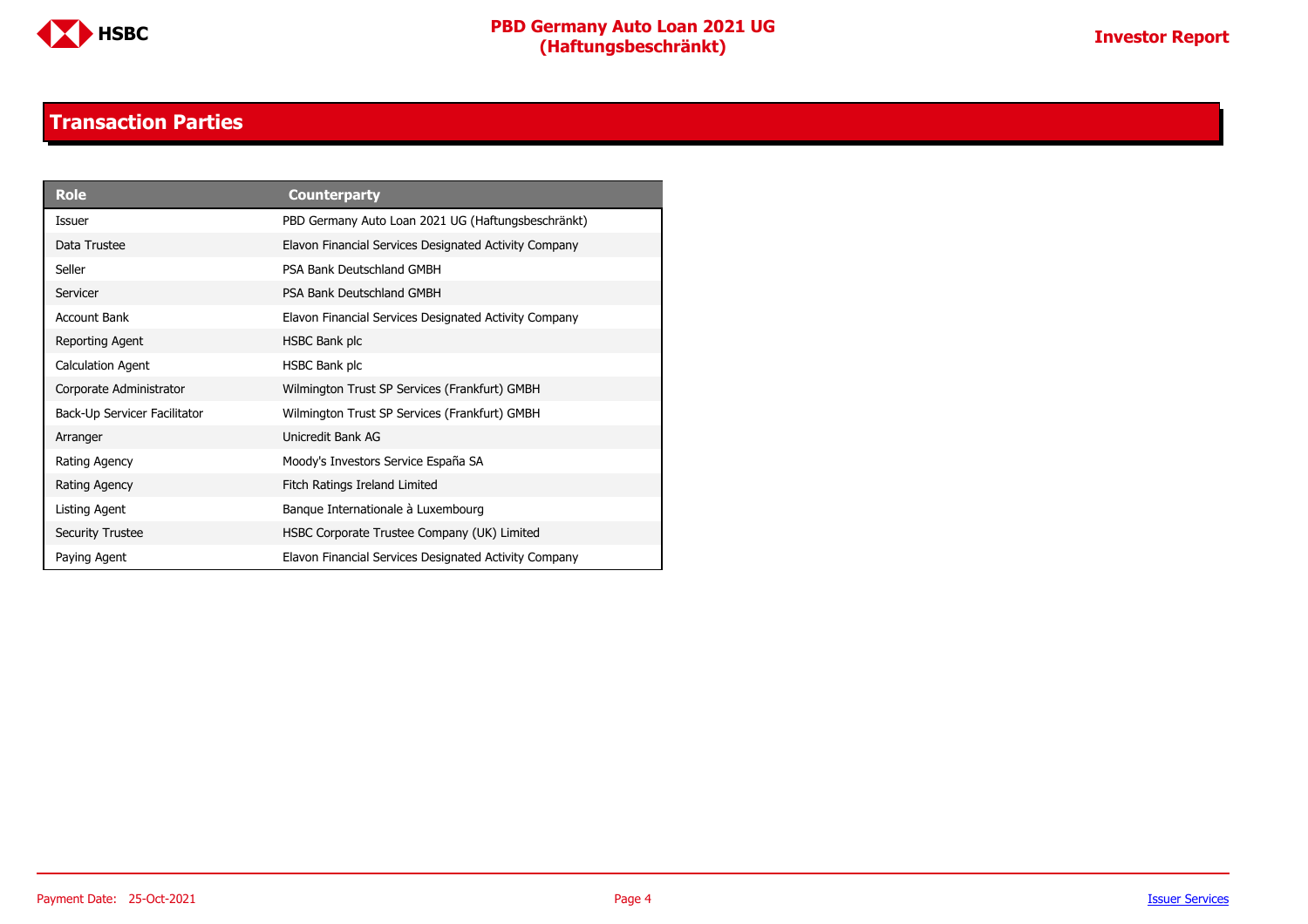#### <span id="page-4-0"></span>**Bond Report**

| <b>Class</b>                      | <b>A Notes</b>    | <b>B</b> Notes    |
|-----------------------------------|-------------------|-------------------|
| Currency                          | <b>EUR</b>        | <b>EUR</b>        |
| <b>ISIN</b>                       | XS2279552520      | XS2279552876      |
| <b>Payment Frequency</b>          | Monthly           | Monthly           |
| <b>Current Payment Date</b>       | 25-Oct-2021       | 25-Oct-2021       |
| <b>Interest Accrual Method</b>    | Actual/360        | Actual/360        |
| <b>Final Maturity Date</b>        | 29-Dec-2032       | 29-Dec-2032       |
|                                   |                   |                   |
| <b>Current Period Rates:</b>      |                   |                   |
| Reference Index                   | <b>Fixed Rate</b> | <b>Fixed Rate</b> |
| <b>Index Determination Date</b>   | N/A               | N/A               |
| <b>Index Rate</b>                 | N/A               | N/A               |
| Margin                            | 0.30000%          | 1.00000%          |
| <b>Total Coupon</b>               | 0.30000%          | 1.00000%          |
|                                   |                   |                   |
| <b>Transaction Amounts:</b>       |                   |                   |
| Original Issue Size               | € 500,000,000.00  | € 36,300,000.00   |
| <b>Opening Balance for Period</b> | € 500,000,000.00  | € 36,300,000.00   |
| <b>Beginning Pool Factor</b>      | 1.00000           | 1.00000           |
| <b>Principal Repayments</b>       |                   |                   |
| <b>Further Notes</b>              |                   |                   |
| Closing Balance for Period        | € 500,000,000.00  | € 36,300,000.00   |
| <b>Ending Pool Factor</b>         | 1.00000           | 1.00000           |
|                                   |                   |                   |
| Prior Unpaid Interest             |                   |                   |
| Interest on Prior Unpaid          |                   |                   |
| <b>Current Interest Due</b>       | € 116,650.00      | € 28,234.14       |
| <b>Total Interest Paid</b>        | € 116,650.00      | € 28,234.14       |
| <b>Unpaid Interest</b>            |                   |                   |

On 25 August 2021 (the "First Further Notes Issue Date"), the Issuer will issue the following Further Notes: (a) First Further Class A Notes with: (i) the Original Note Amount of EUR 33,800,000.00 (ii) the applicable Pool Factor (taking into account any redemption on that Payment Date) of 100% (iii) the Note Principal Amount of EUR 33,800,000.00 and (iv) temporary ISIN: XS2367604480, (b) First Further Class B Notes with (i) the Original Note Amount of EUR 2,500,000.00 (ii) the applicable Pool Factor (taking into account any redemption on that Payment Date) of 100% (iii) the Note Principal Amount of EUR 2,500,000.00 and (iv) temporary ISIN: XS2367605966. The First Further Notes will rank pari passu with, and share the same security as the Initial Notes.The notes being in a NGN (New Global Notes) format will initially be issued as Temporary Global Notes and then not earlier than 40 calendar days after issue and after the noteholder has declared its tax status be replaced with the Permanent Global Notes. The First Further Notes will at first, for operational purposes, be issued under a new temporary ISIN, but will then be merged with the Initial Notes. Once consolidated with the Initial Notes, the First Further Notes will share the same ISIN as all other Notes in issuance.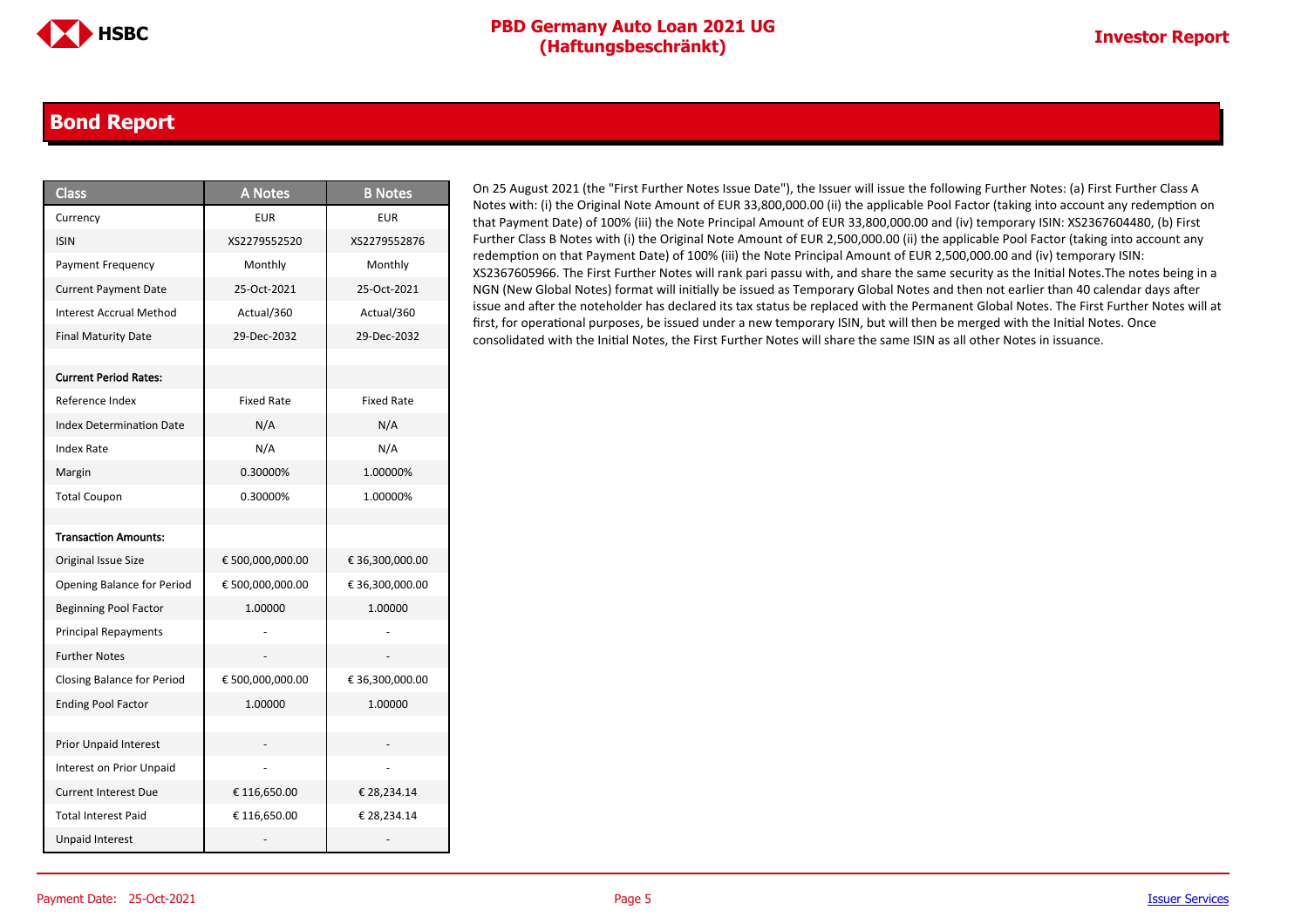

### <span id="page-5-0"></span>**Bond Ratings**

| <b>Original Ratings</b> | <b>S&amp;I</b> | <b>Fitch</b> | Moody's | <b>DBRS</b> |
|-------------------------|----------------|--------------|---------|-------------|
| Class A                 | n/a            | AA           | Aa2     | n/a         |
| Class B                 | n/a            | n/a          | n/a     | n/a         |
|                         |                |              |         |             |

| <b>Current Ratings</b> |     | <b>Fitch</b> | Moody's | DBRS |
|------------------------|-----|--------------|---------|------|
| Class A                | n/a | AΑ           | Aa2     | n/a  |
| Class B                | n/a | n/a          | n/a     | n/a  |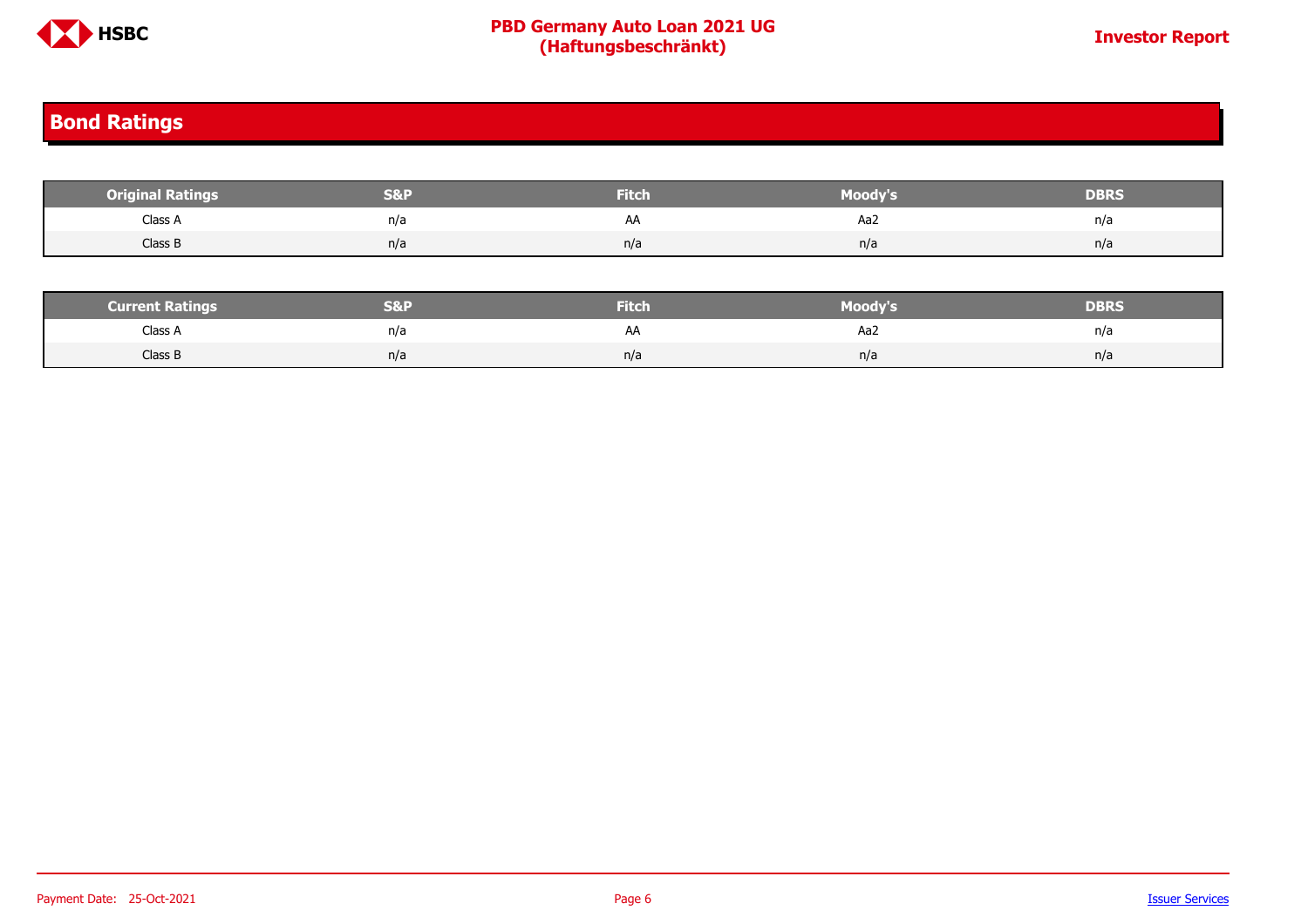

#### <span id="page-6-0"></span>**Reserve Account**

| <b>General Reserve Account</b>                 |                |
|------------------------------------------------|----------------|
| Opening Balance                                | € 1,500,000.00 |
| Credits to the General Reserve Account         | € 1,500,000.00 |
| Debits to the General Reserve Account          | € 1,500,000.00 |
| Closing Balance                                | € 1,500,000.00 |
|                                                |                |
| <b>General Reserve Account Required Amount</b> | € 1,500,000.00 |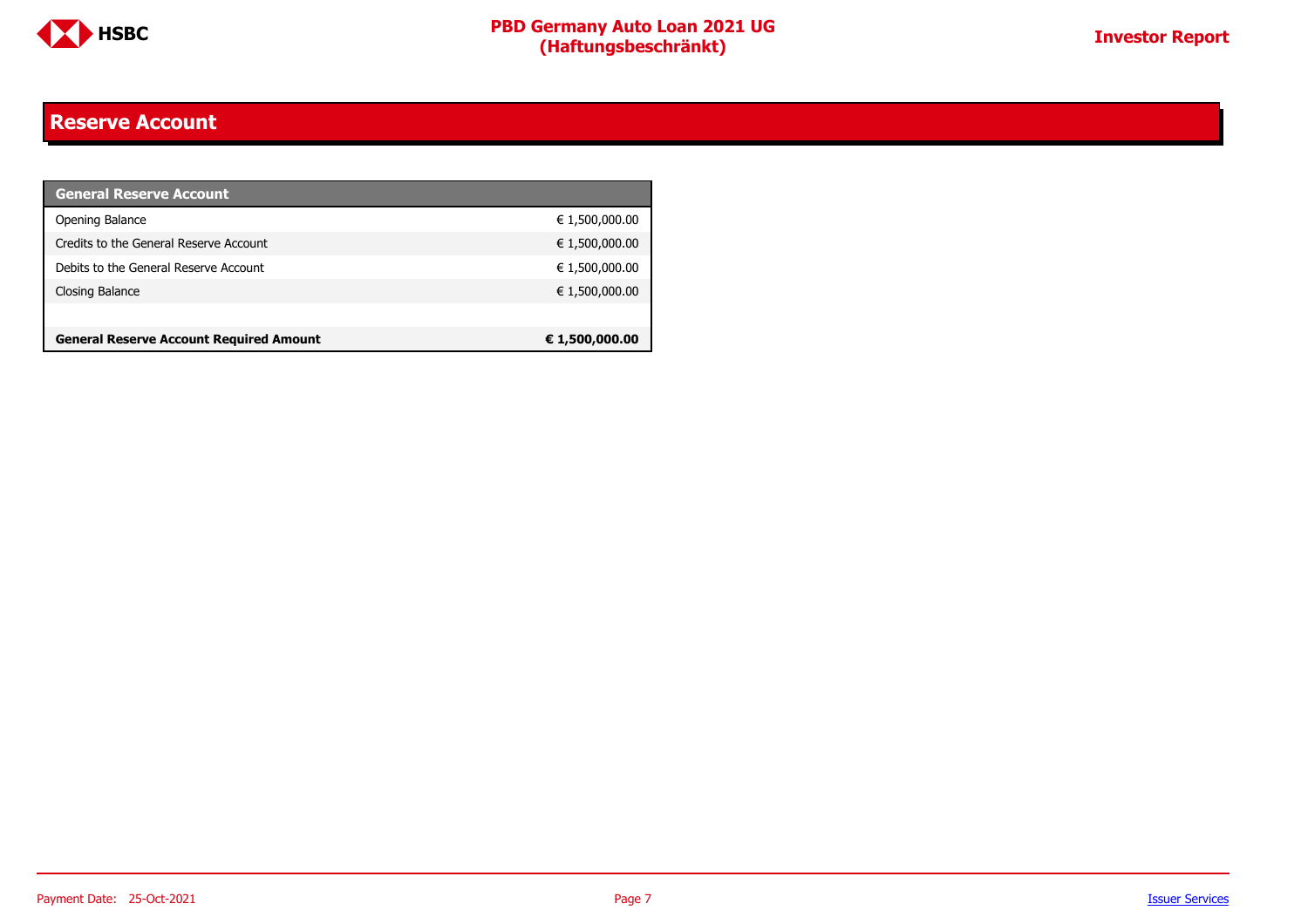

### <span id="page-7-0"></span>**Bank Accounts**

| <b>General Collection Account</b>         |                 |
|-------------------------------------------|-----------------|
| Opening Balance                           |                 |
| Credits to the General Collection Account | € 16,410,175.32 |
| Debits to the General Collection Account  | € 16,410,175.32 |
| Closing Balance                           |                 |

| <b>Interest Account</b>         |                |
|---------------------------------|----------------|
| Opening Balance                 |                |
| Credits to the Interest Account | € 3,028,860.95 |
| Debits to the Interest Account  | € 3,028,860.95 |
| Closing Balance                 |                |

| <b>Principal Account</b>         |                 |
|----------------------------------|-----------------|
| Opening Balance                  | € 26.51         |
| Credits to the Principal Account | € 14,997,137.04 |
| Debits to the Principal Account  | € 14,997,155.97 |
| Closing Balance                  | € 7.58          |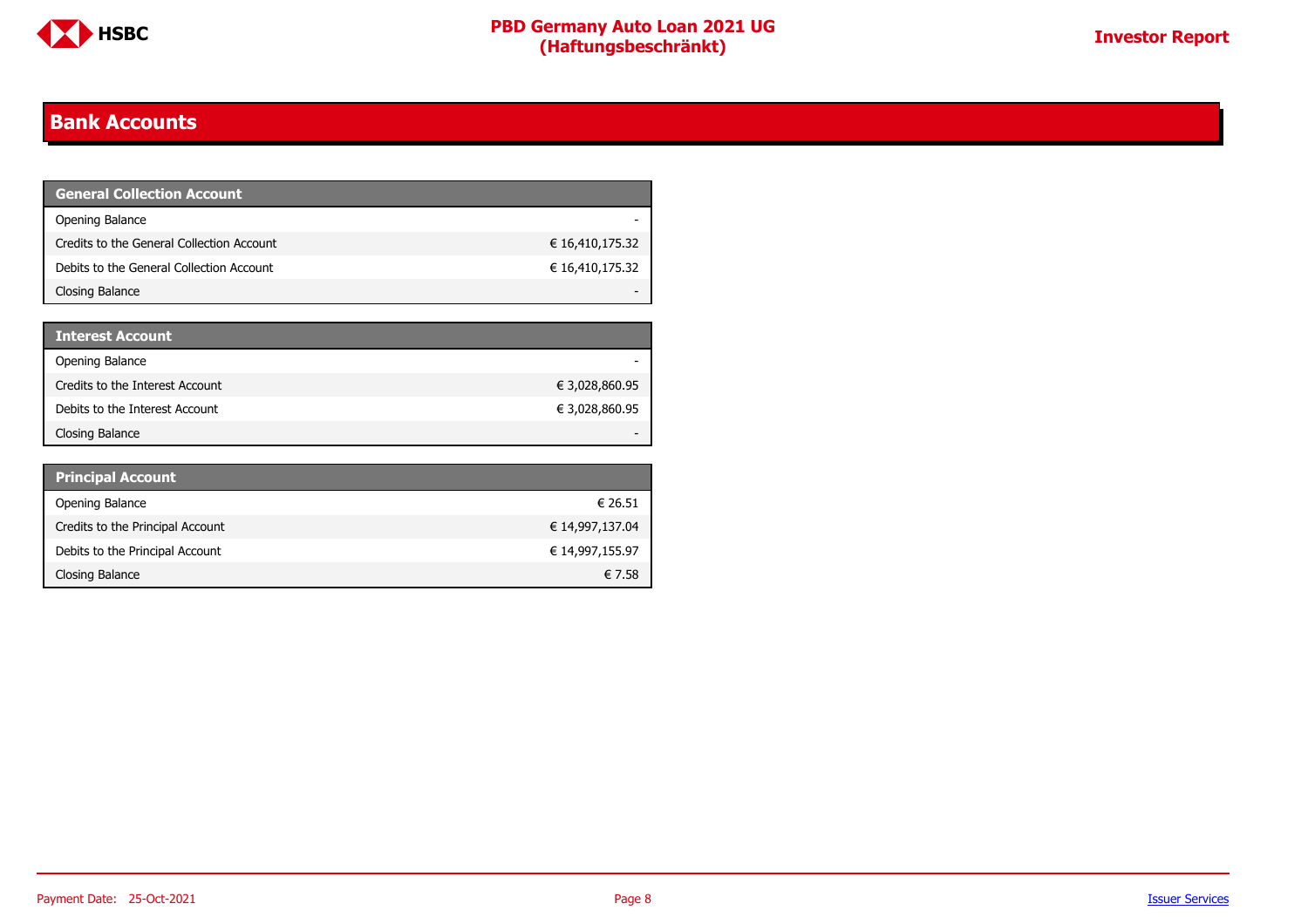

### <span id="page-8-0"></span>**Ledgers**

| <b>Principal Deficiency Ledger</b>         |             |
|--------------------------------------------|-------------|
| Opening Balance                            |             |
| Credits to the Principal Deficiency Ledger | €115,822.67 |
| Debits to the Principal Deficiency Ledger  | €115,822.67 |
| Closing Balance                            |             |

| <b>Principal Account Ledger</b>         |                |
|-----------------------------------------|----------------|
| Opening Balance                         | €26.51         |
| Credits to the Principal Account Ledger | €14,997,137.04 |
| Debits to the Principal Account Ledger  | €14,997,155.97 |
| Closing Balance                         | €7.58          |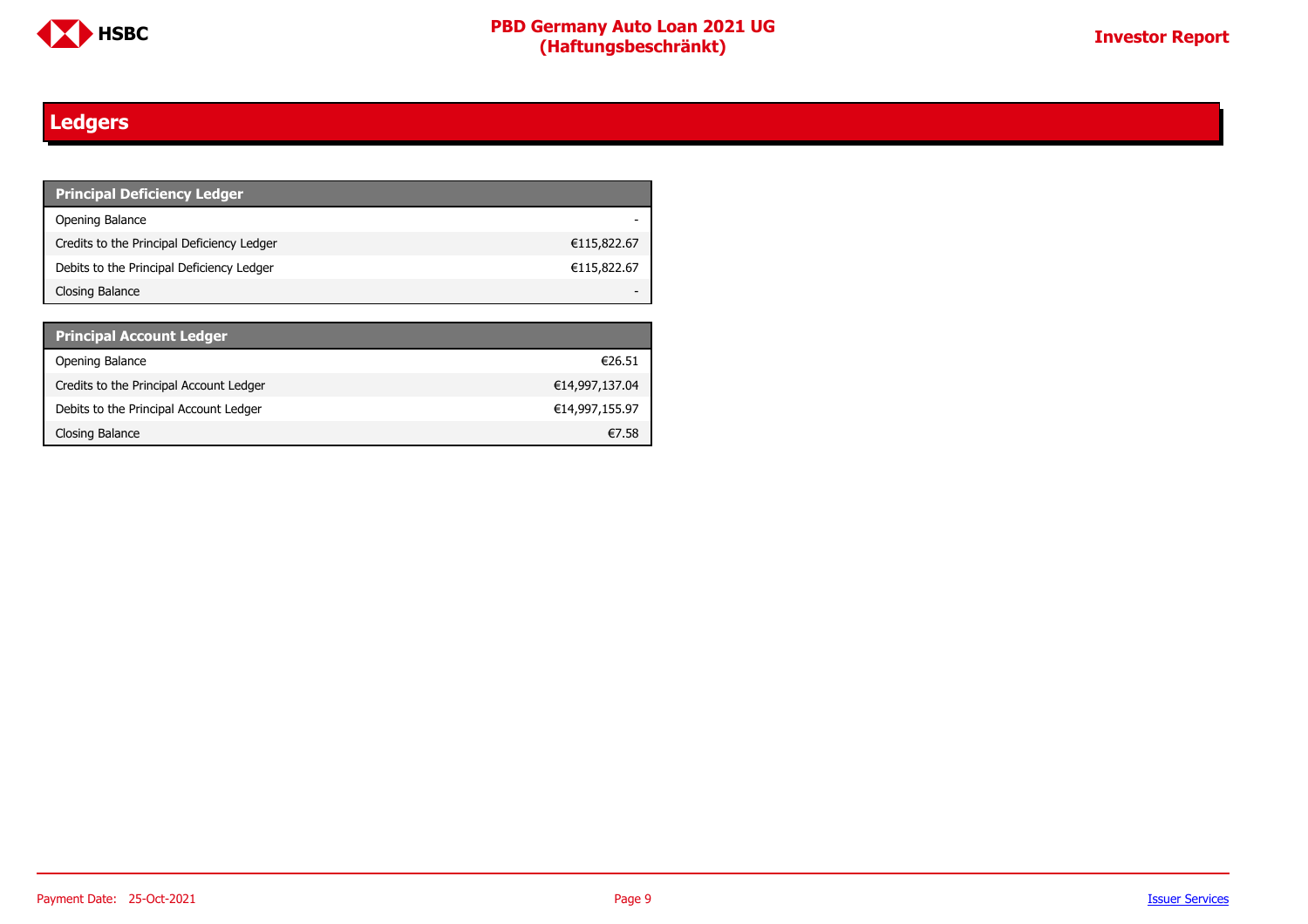

### <span id="page-9-0"></span>**Subordinated Loan**

| <b>Subordinated Loan Details</b> |               |
|----------------------------------|---------------|
| Opening Loan Balance             | €1,500,000.00 |
| Interest Due (fixed 1% p/a)      | €1,166.67     |
| <b>Total Interest Paid</b>       | €1,166.67     |
| Principal Repayments             |               |
| Further Sub Loan                 | -             |
| Closing Loan Balance             | €1,500,000.00 |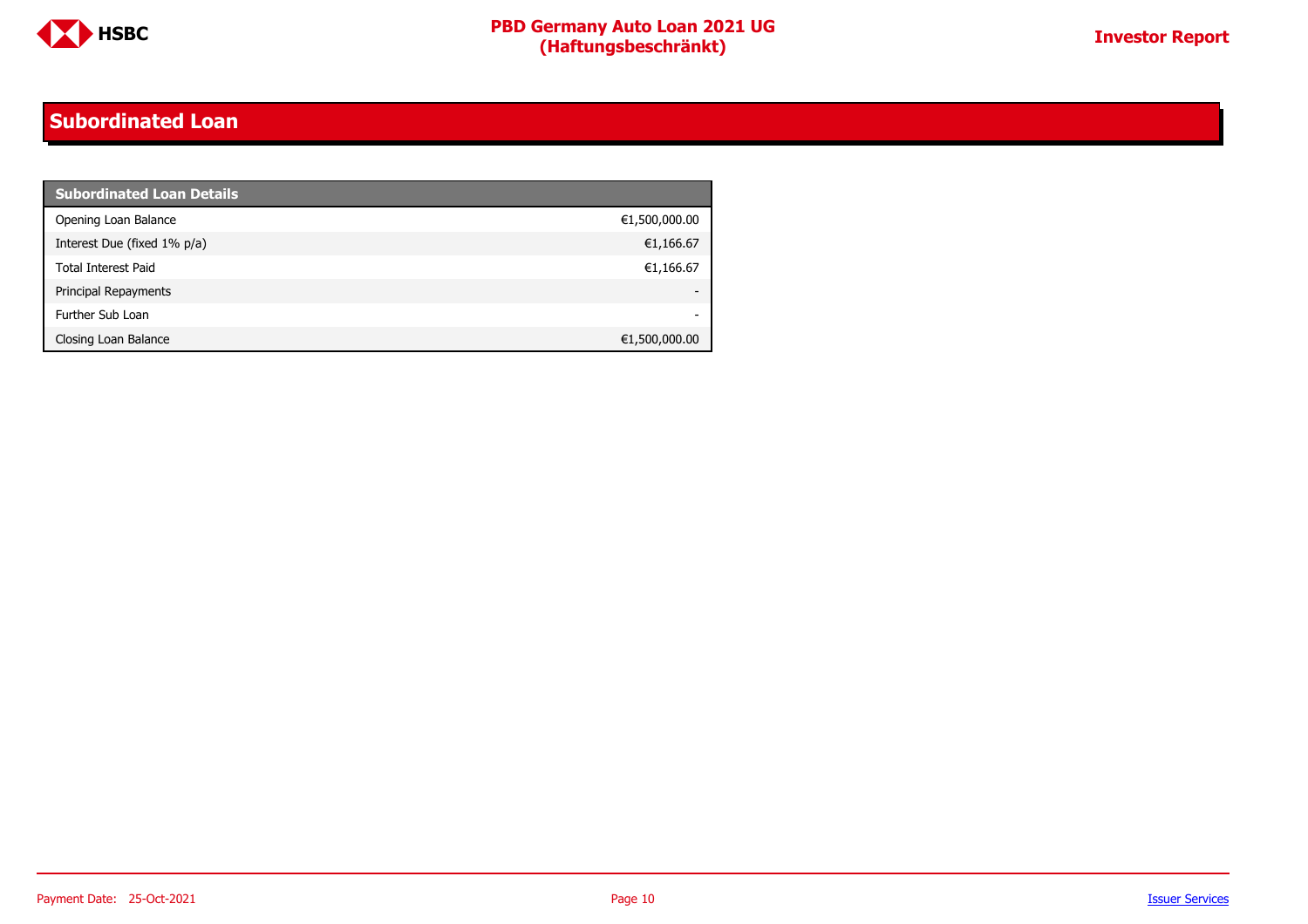

### <span id="page-10-0"></span>**Expenses Report**

| $Fee$ Type                   | <b>Prior Shortfall</b>   | <b>Current Amount Due</b> | <b>Current Amount Paid</b> | <b>Outstanding Shortfall</b> |
|------------------------------|--------------------------|---------------------------|----------------------------|------------------------------|
| Account Bank                 |                          | €12,755.28                | €12,755.28                 |                              |
| Agent Bank                   | $\overline{\phantom{0}}$ | $\overline{\phantom{a}}$  | $\overline{\phantom{a}}$   |                              |
| Arranger                     | $\overline{\phantom{0}}$ | $\overline{\phantom{a}}$  | $\overline{\phantom{a}}$   |                              |
| Auditors                     | $\overline{\phantom{a}}$ | $\overline{\phantom{a}}$  | $\overline{\phantom{a}}$   |                              |
| Back-Up Servicer             | $\overline{\phantom{a}}$ | $\overline{\phantom{a}}$  | $\overline{\phantom{a}}$   | $\overline{\phantom{a}}$     |
| Back-Up Servicer Facilitator | $\sim$                   | $\sim$                    | $\sim$                     | $\overline{\phantom{a}}$     |
| <b>Calculation Agent</b>     | $\overline{\phantom{a}}$ | $\overline{\phantom{a}}$  | $\blacksquare$             | $\overline{\phantom{a}}$     |
| Corporate Administrator      |                          | €1,648.07                 | €1,648.07                  |                              |
| Data Trustee                 | $\overline{\phantom{a}}$ |                           |                            | $\overline{\phantom{a}}$     |
| Legal Advisers               | $\sim$                   | $\sim$                    | $\overline{\phantom{a}}$   | $\overline{\phantom{a}}$     |
| Listing Agent                | $\overline{\phantom{a}}$ |                           |                            |                              |
| Other Amounts                |                          |                           |                            |                              |
| Paying Agent                 | $\overline{\phantom{0}}$ | $\overline{\phantom{a}}$  | $\overline{\phantom{a}}$   | $\overline{\phantom{a}}$     |
| Rating Agencies              | $\sim$                   | $\sim$                    | $\overline{\phantom{a}}$   | $\overline{\phantom{a}}$     |
| Reporting Agent              | $\overline{\phantom{a}}$ | $\sim$                    | $\sim$                     | $\overline{\phantom{a}}$     |
| Security Trustee             | $\sim$                   | $\sim$                    | $\sim$                     | $\sim$                       |
| Servicer                     | $\overline{\phantom{a}}$ | €134,074.99               | €134,074.99                |                              |
| Settlement Agent             |                          |                           |                            |                              |
| Tax                          | $\overline{\phantom{a}}$ | €475.00                   | €475.00                    | $\overline{\phantom{a}}$     |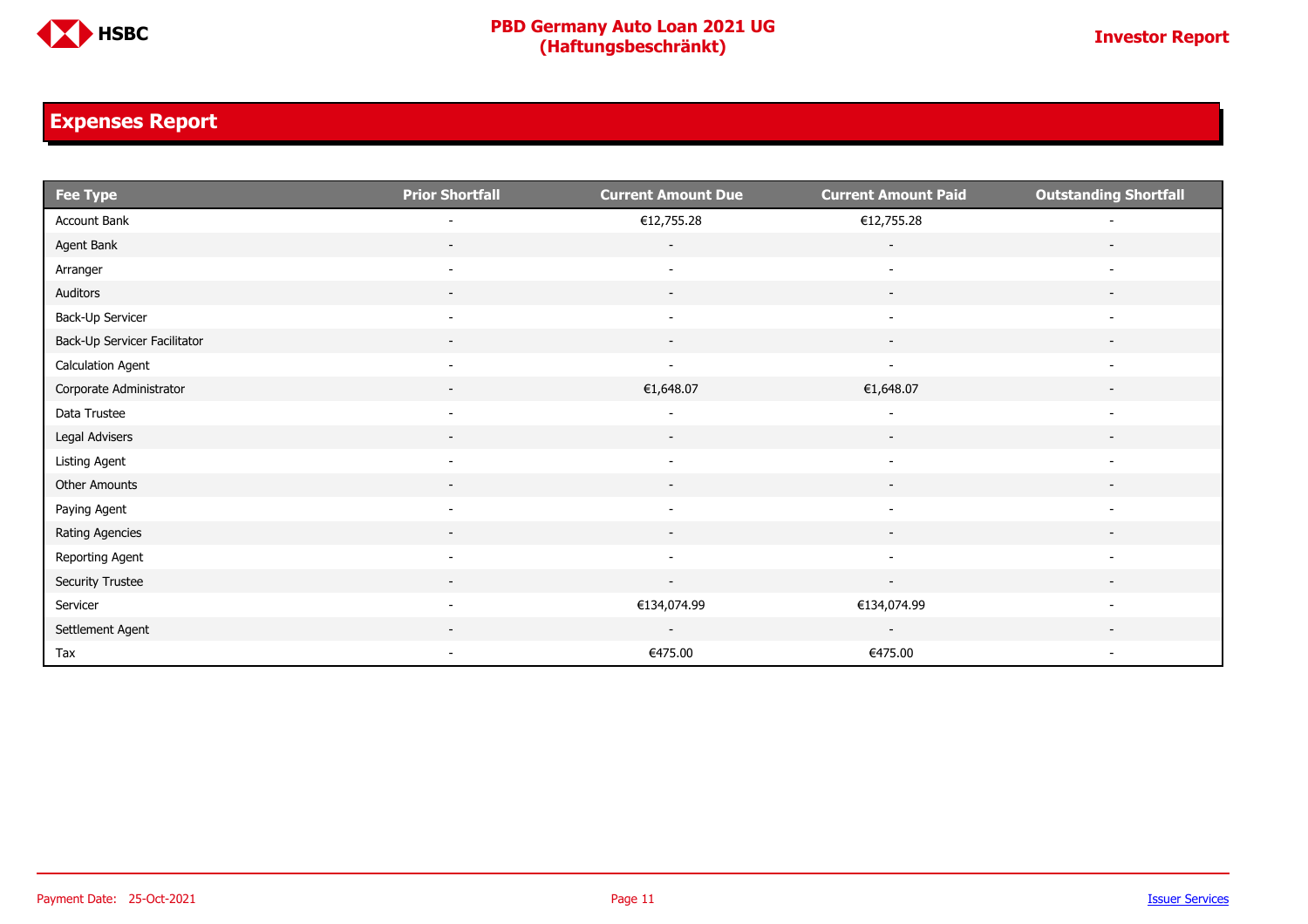

### <span id="page-11-0"></span>**Available Distribution Amounts**

| <b>Available Collections</b>       |                 |
|------------------------------------|-----------------|
| (a) All cash collections           | € 16,003,843.36 |
| (b) Any Deemed Collections         | € 353,563.82    |
| (c) Any and all Recoveries         | € 52,768.14     |
| <b>Total Available Collections</b> | € 16,410,175.32 |

| <b>Available Interest Collections</b>                              |              |
|--------------------------------------------------------------------|--------------|
| The Available Collections less the Available Principal Collections | 1.528.860.95 |

| <b>Available Interest Amount</b>                                                 |                |
|----------------------------------------------------------------------------------|----------------|
| (a) The Available Interest Collections                                           | € 1,528,860.95 |
| (b) The amount standing to the credit of the General Reserve Account             | € 1,500,000.00 |
| (c) Any interest earned (if any) in respect of the Accounts                      |                |
| (d) With respect to the First Payment Date, The issue price of the Class A Notes |                |
| <b>Total Available Interest Amount</b>                                           | € 3,028,860.95 |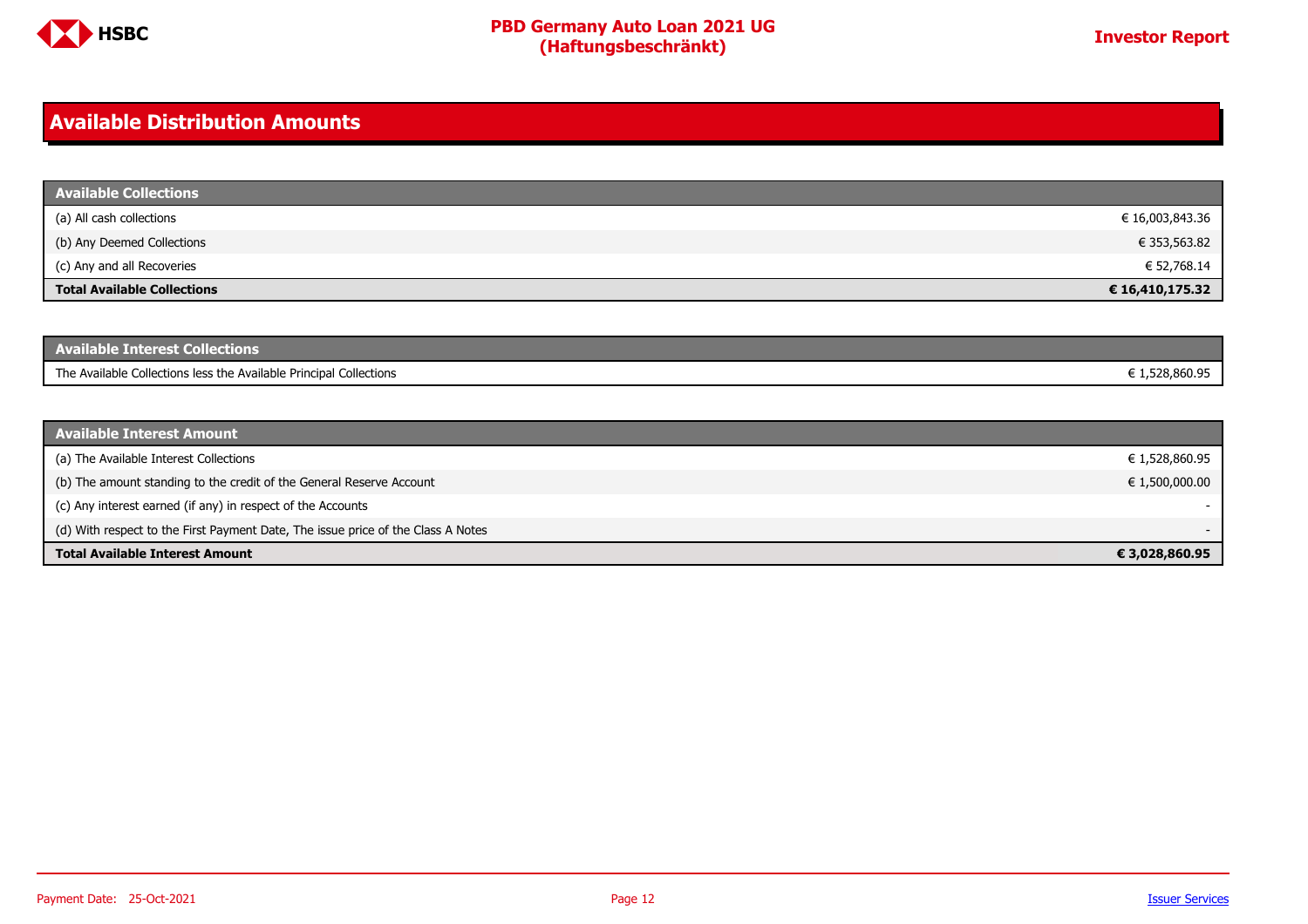

### <span id="page-12-0"></span>**Pre-Enforcement Priority of Payments**

| <b>Interest Priority of Payments</b>                                                                                                   | <b>Amounts Paid</b> | <b>Available Funds</b> |
|----------------------------------------------------------------------------------------------------------------------------------------|---------------------|------------------------|
|                                                                                                                                        |                     | € 3,028,860.95         |
| (a) first, to pay the Issuer Expenses and any Issuer Expenses Arrears                                                                  | € 148,953.34        | € 2,879,907.61         |
| (b) second, to pay, pari passu and on a pro rata basis, the Class A Notes Interest Amount                                              | € 116,650.00        | € 2,763,257.61         |
| (c) third, to transfer to the General Reserve Account for the balance to be equal to the Reserve Required Amount                       | € 1,500,000.00      | € 1,263,257.61         |
| (d) fourth, transfer to the Principal Account to reduce any Principal Deficiency Ledger to zero                                        | € 115,822.67        | € 1,147,434.94         |
| (e) fifth, to pay, pari passu and on a pro rata basis, the Class B Notes Interest Amount and Class B Interest Arrears                  | € 28.234.14         | € 1,119,200.80         |
| (f) sixth, to pay the Subordinated Loan Provider, first, Interest, and thereafter Principal (General Reserve Required Decrease Amount) | € 1.166.67          | € 1,118,034.13         |
| (g) seventh, to pay the remaining Available Interest Amount to the Seller                                                              | € 1,118,034.13      |                        |
| <b>Total Distribution Amount</b>                                                                                                       | € 3,028,860.95      |                        |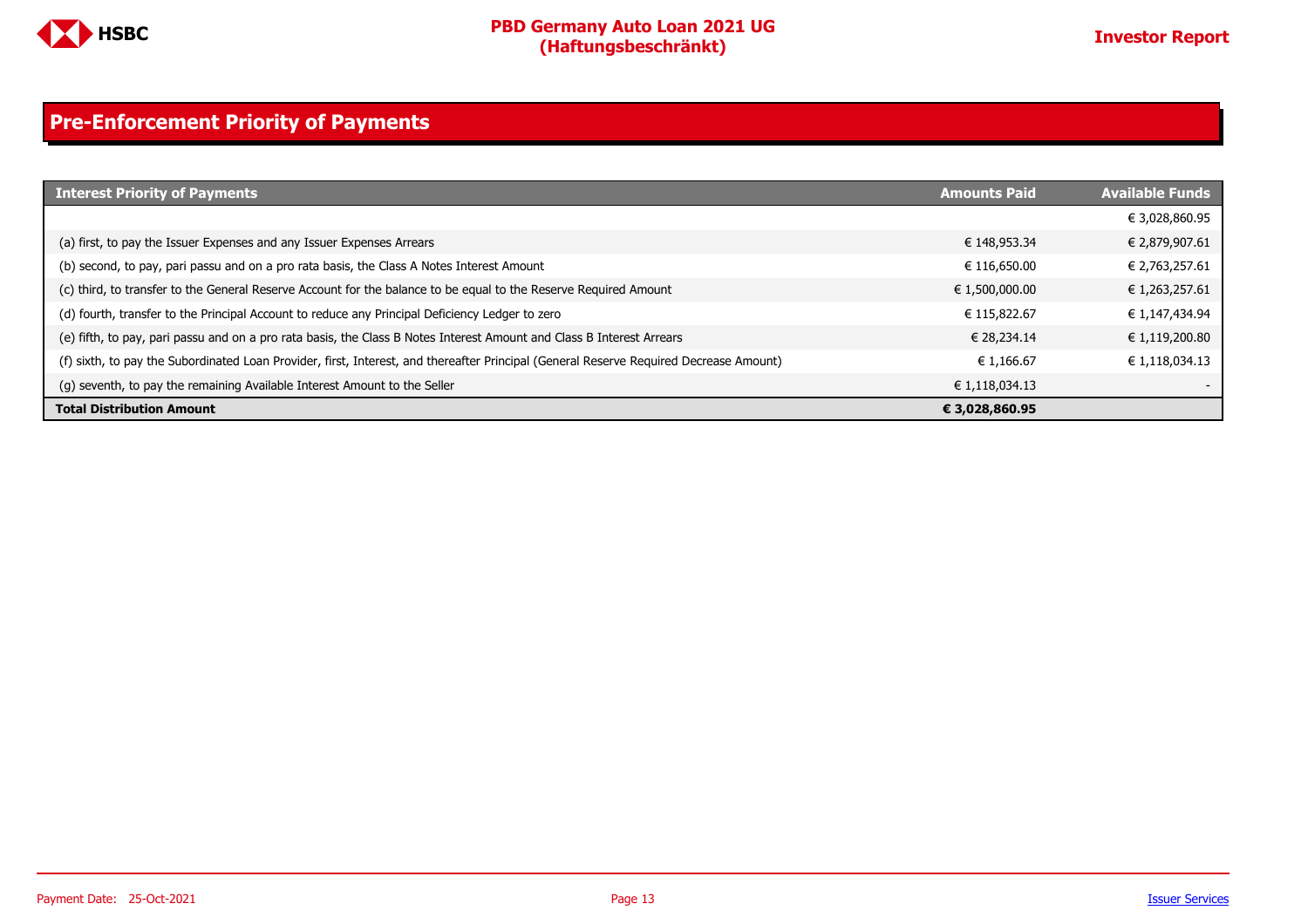

### <span id="page-13-0"></span>**Available Distribution Amounts**

| <b>Available Principal Collections</b>                           |                 |
|------------------------------------------------------------------|-----------------|
| (a) Scheduled Principal                                          | € 11,331,403.08 |
| (b) Unscheduled Principal                                        | € 3,196,047.76  |
| (c) Deemed Collections less Deemed Collection Interest Component | € 353,863.53    |
| <b>Total Available Principal Collections</b>                     | € 14,881,314.37 |

| <b>Available Principal Amount</b>                                                    |                 |
|--------------------------------------------------------------------------------------|-----------------|
| (a) All Principal Collections                                                        | € 14,881,314.37 |
| (b) The remaining balance standing to the credit of the Principal Account (if any)   | € 26.51         |
| (c) all amounts to be transferred from the Interest Account to the Principal Account | € 115,822.67    |
| (d) The Further Notes Amount                                                         | $\sim$          |
| (e) Any amounts credited to the Principal Account Ledger                             |                 |
| <b>Total Available Principal Amount</b>                                              | € 14,997,163.55 |

| <b>Maximum Receivables Purchase Amount</b>                                               |                  |
|------------------------------------------------------------------------------------------|------------------|
| (a) the difference between:                                                              |                  |
| (i) The Aggegate Outstanding Note Principal Amount                                       | € 536,300,000.00 |
| minus                                                                                    |                  |
| (ii) the Aggregate Outstanding Principal Amount on the last day of the Collection Period | € 521,302,836.45 |
| (b) The Available Principal Amount, less Additional Purchased Receivables                | € 14,997,163.55  |
| Maximum Receivables Purchase Amount (the lesser of (a) and (b) above)                    | € 14,997,163.55  |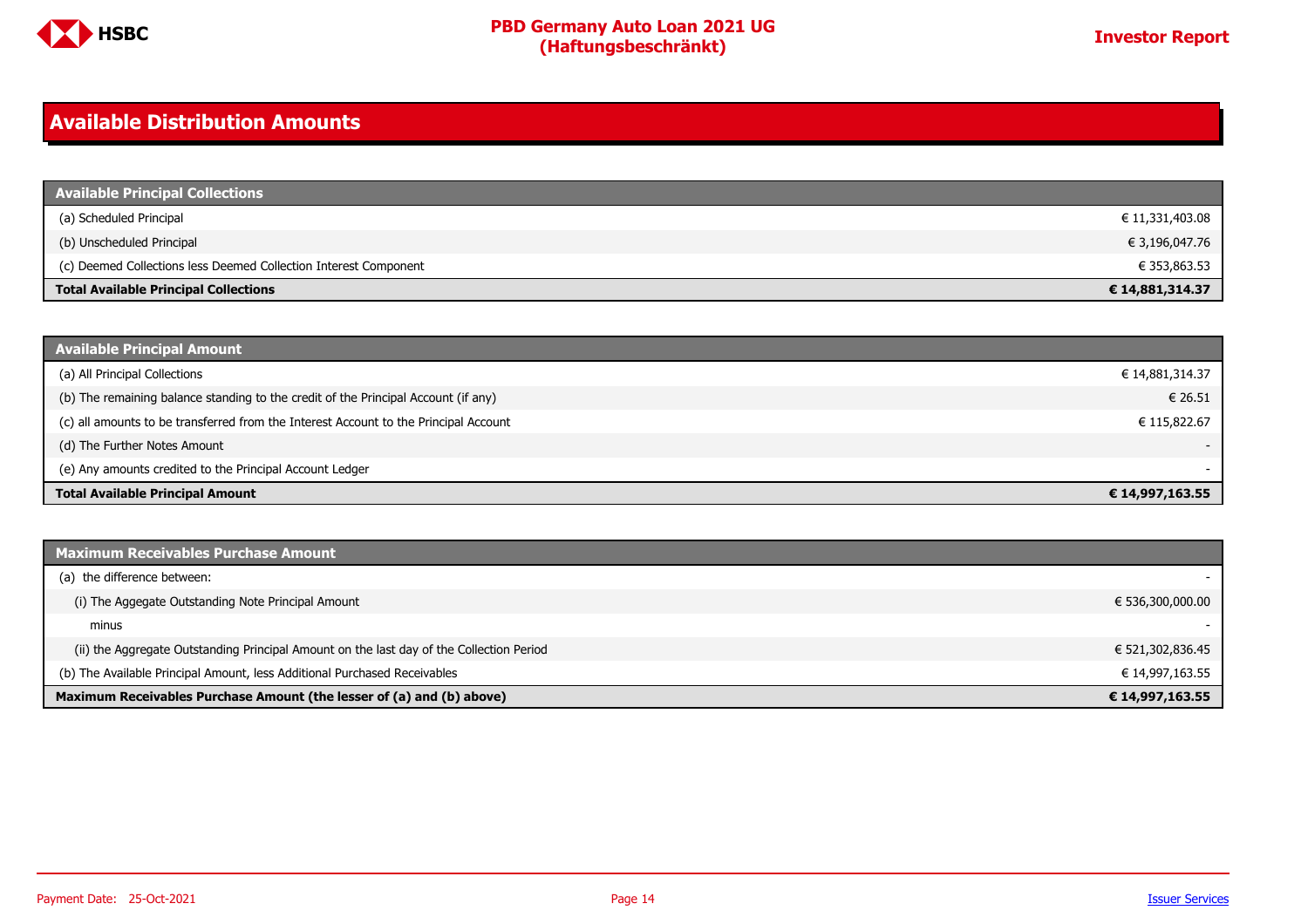

### <span id="page-14-0"></span>**Pre-Enforcement Priority of Payments**

| <b>Principal Priority of Payments</b>                                                                               | <b>Amounts Paid</b> | <b>Available Funds</b> |
|---------------------------------------------------------------------------------------------------------------------|---------------------|------------------------|
|                                                                                                                     |                     | € 14,997,163.55        |
| (a) first, to pay the Seller the Principal Component Purchase Price                                                 | € 14,997,155.97     | € 7.58                 |
| (b) second, during the Revolving Period, to pay any amounts up to the Maximum Principal Account Ledger Amount       | € 7.58              |                        |
| (c) third, on each Payment Date, to pay, pari passu and on a pro rata basis, the Class A Notes Amortisation Amount  | -                   |                        |
| (d) fourth, on each Payment Date, to pay, pari passu and on a pro rata basis, the Class B Notes Amortisation Amount | -                   |                        |
| <b>Total Distribution Amount</b>                                                                                    | € 14,997,163.55     |                        |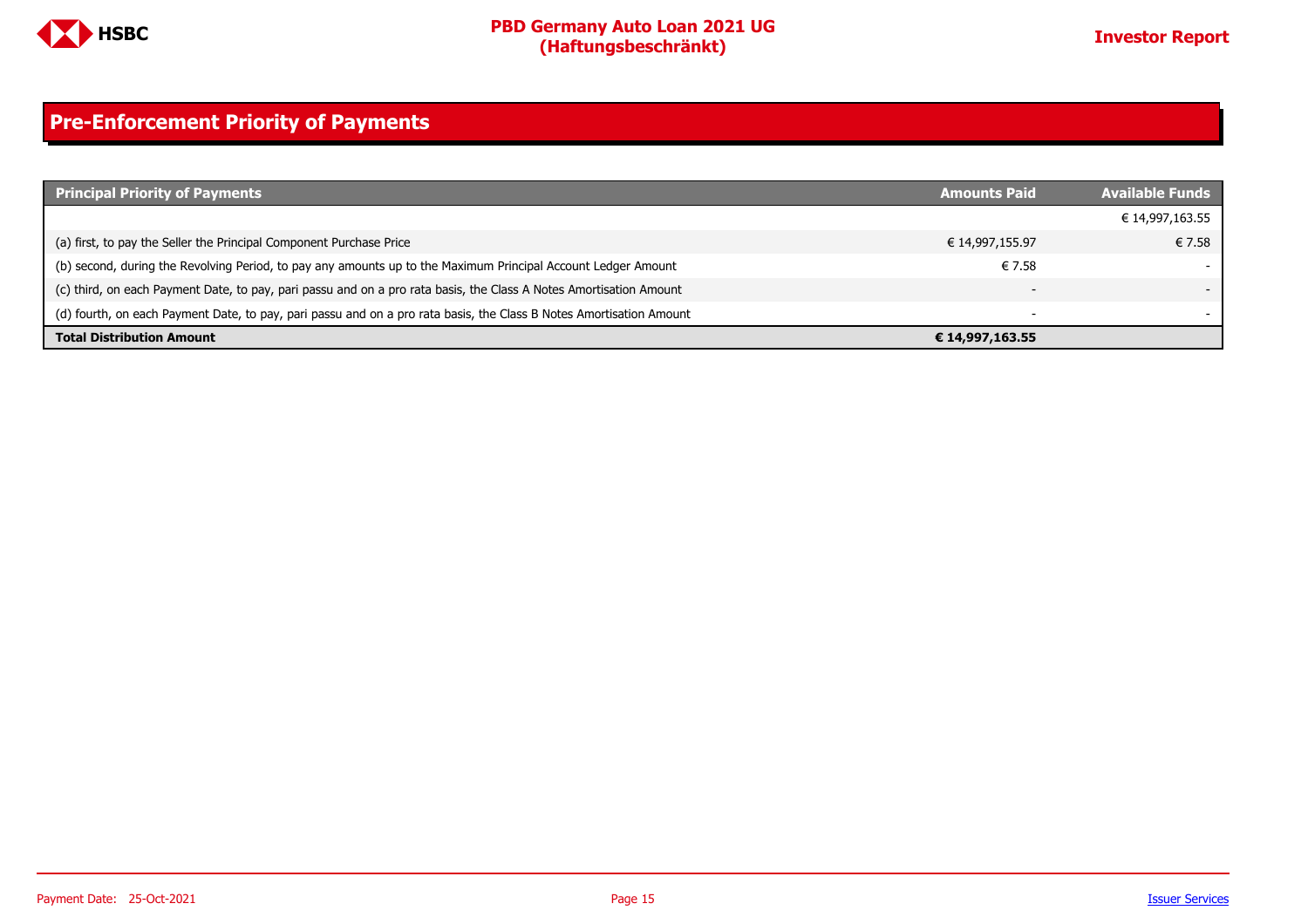

### <span id="page-15-0"></span>**Triggers & Events**

| <b>Transaction Events Summary</b> |    |
|-----------------------------------|----|
|                                   |    |
| Seller Event                      | No |
|                                   |    |
| Servicer Termination Event        | No |
|                                   |    |
| Notification Event                | No |
|                                   |    |
| Issuer Event of Default           | No |
|                                   |    |
| Amortisation Event                | No |
|                                   |    |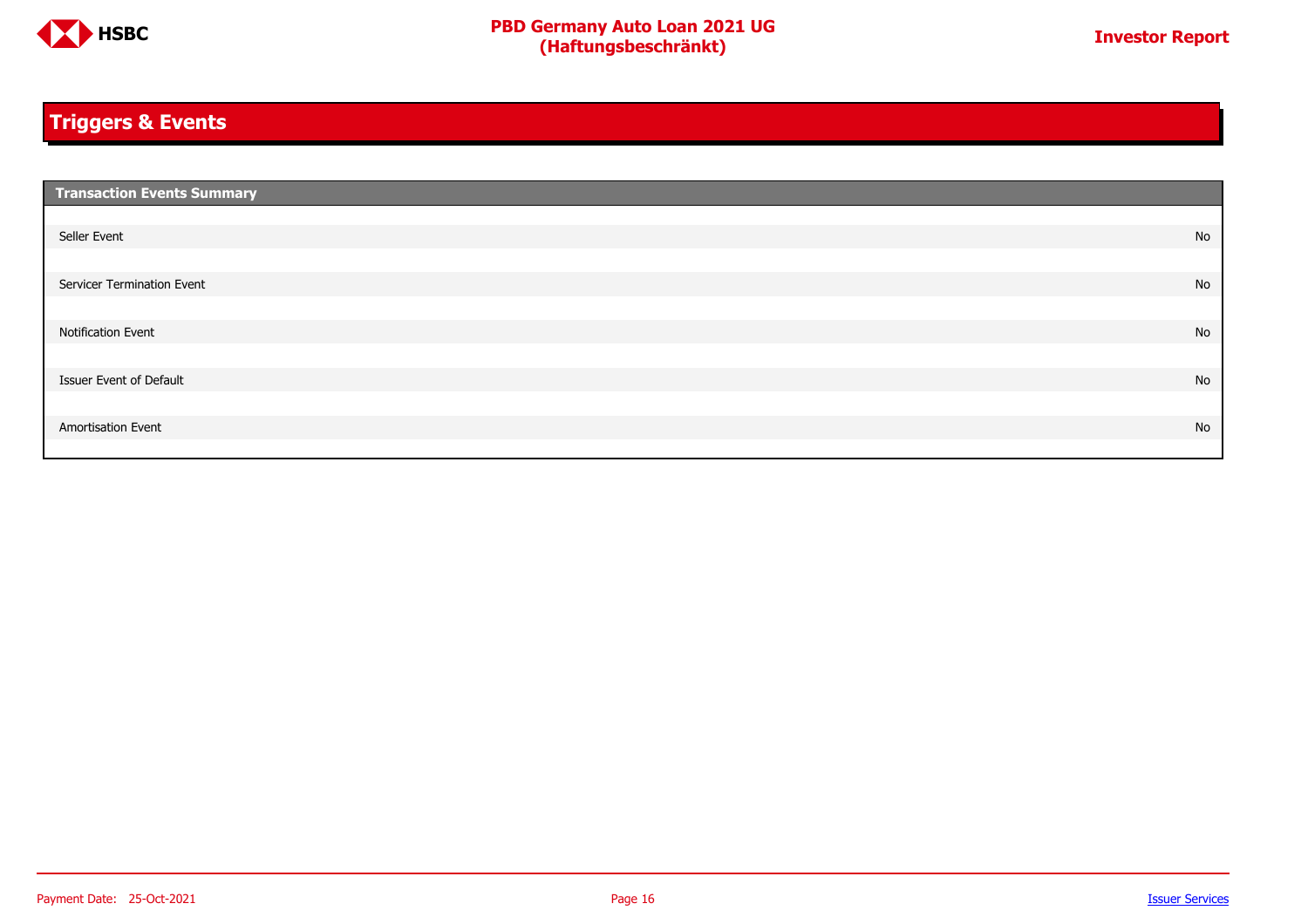

### <span id="page-16-0"></span>**Counterparty Ratings**

|                                                       |                          |        | <b>Short Term</b><br><b>Long Term</b> |     |             |                              |        |               |
|-------------------------------------------------------|--------------------------|--------|---------------------------------------|-----|-------------|------------------------------|--------|---------------|
| <b>Counterparty</b>                                   | <b>Counterparty Role</b> | Agency | <b>Trigger</b>                        |     |             | <b>Rating Status Trigger</b> | Rating | <b>Status</b> |
| Elavon Financial Services Designated Activity Company | <b>Account Bank</b>      | Fitch  |                                       |     | <b>Pass</b> |                              | $F1+$  | Pass          |
| Elavon Financial Services Designated Activity Company | <b>Account Bank</b>      | Moodys |                                       | Aa: | <b>Pass</b> | $P-1$                        | $P-1$  | Pass          |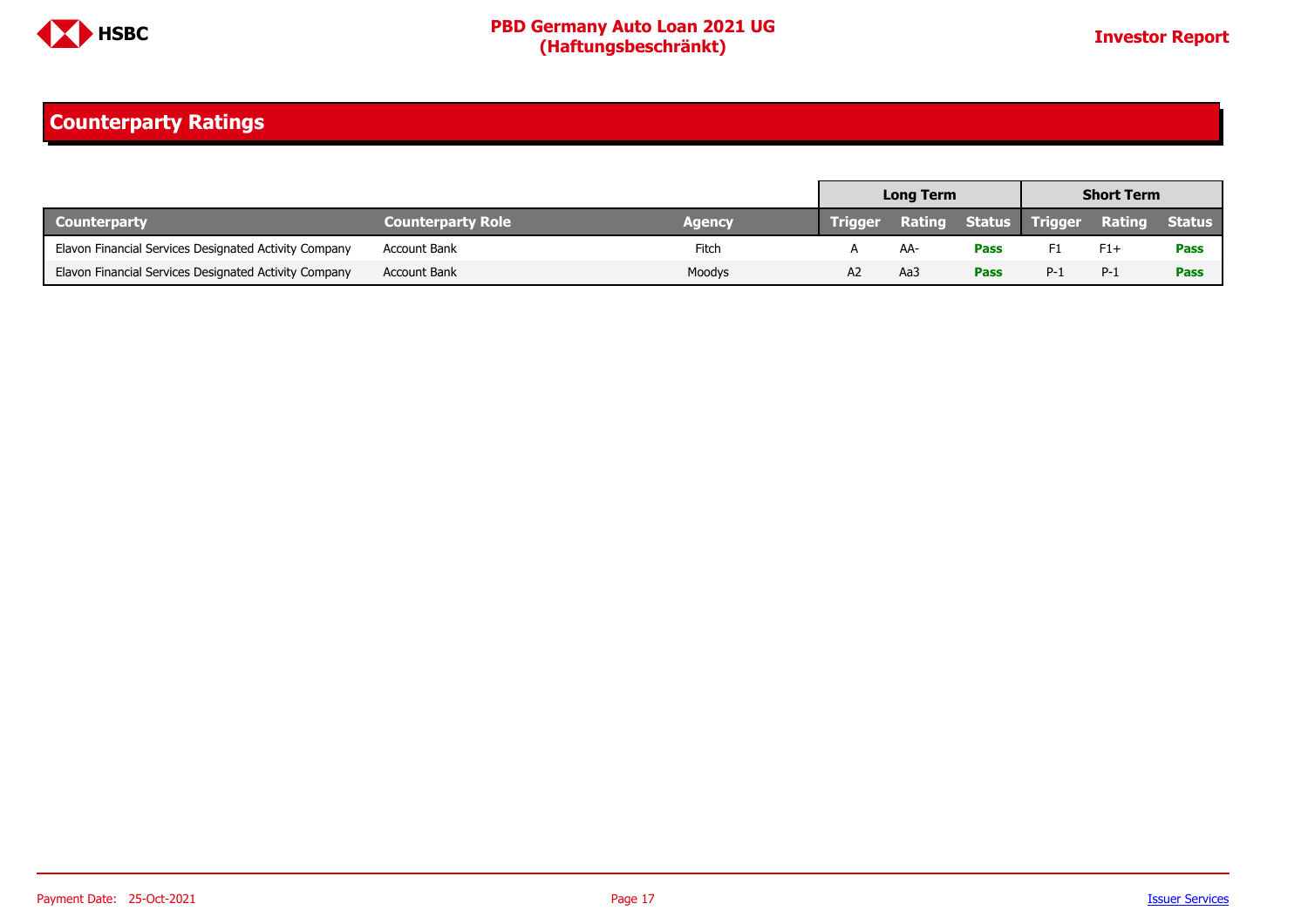

### <span id="page-17-0"></span>**Portfolio Summary**

| <b>Portfolio Statistics - Performing Receivables</b> |               |
|------------------------------------------------------|---------------|
| Top 1 Customer                                       | 0.03%         |
| Top 10 Customers                                     | 0.24%         |
| Top 20 Customers                                     | 0.44%         |
| Average Balance per Customer                         | €2,250,809.89 |
| Weighted Average Discounted Interest Rate            | 3.35%         |
| Weighted Average OLTV                                | 84.16%        |
| Weighted Average Original Term (Months)              | 49.95         |
| Weighted Average RemainingTerm (Months)              | 33.36         |
| Weighted Average Seasoning (Months)                  | 16.59         |
| <b>Balloon Amount</b>                                | 40.71%        |

| <b>Loan Portfolio</b>                                                |                       |                  |
|----------------------------------------------------------------------|-----------------------|------------------|
| Principal Opening Balance of performing and delinquent receivables : | Principal             | € 536,299,973.49 |
|                                                                      | Number of Contracts   | 47,453           |
| Principal Receipts:                                                  | Principal Scheduled   | € 11,344,361.69  |
|                                                                      | Principal Unscheduled | € 3,189,047.76   |
| Principal Opening Balance of repurchased receivables:                | Principal             | € 347,904.92     |
|                                                                      | Number of Contracts   | 631              |
| Losses (default amount):                                             | Principal             | € 115,822.67     |
|                                                                      | Number of Contracts   | 11               |
| Principal Closing Balance:                                           | Principal             | € 521,302,836.45 |
|                                                                      | Number of Contracts   | 46,822           |
| <b>Additional Receivables:</b>                                       | Principal             | 14,997,155.97    |
|                                                                      | Number of Contracts   | 1,088            |
| Principal Closing Balance plus Additional Receivables                | Principal             | 536,299,992.42   |
|                                                                      | Number of Contracts   | 47,910           |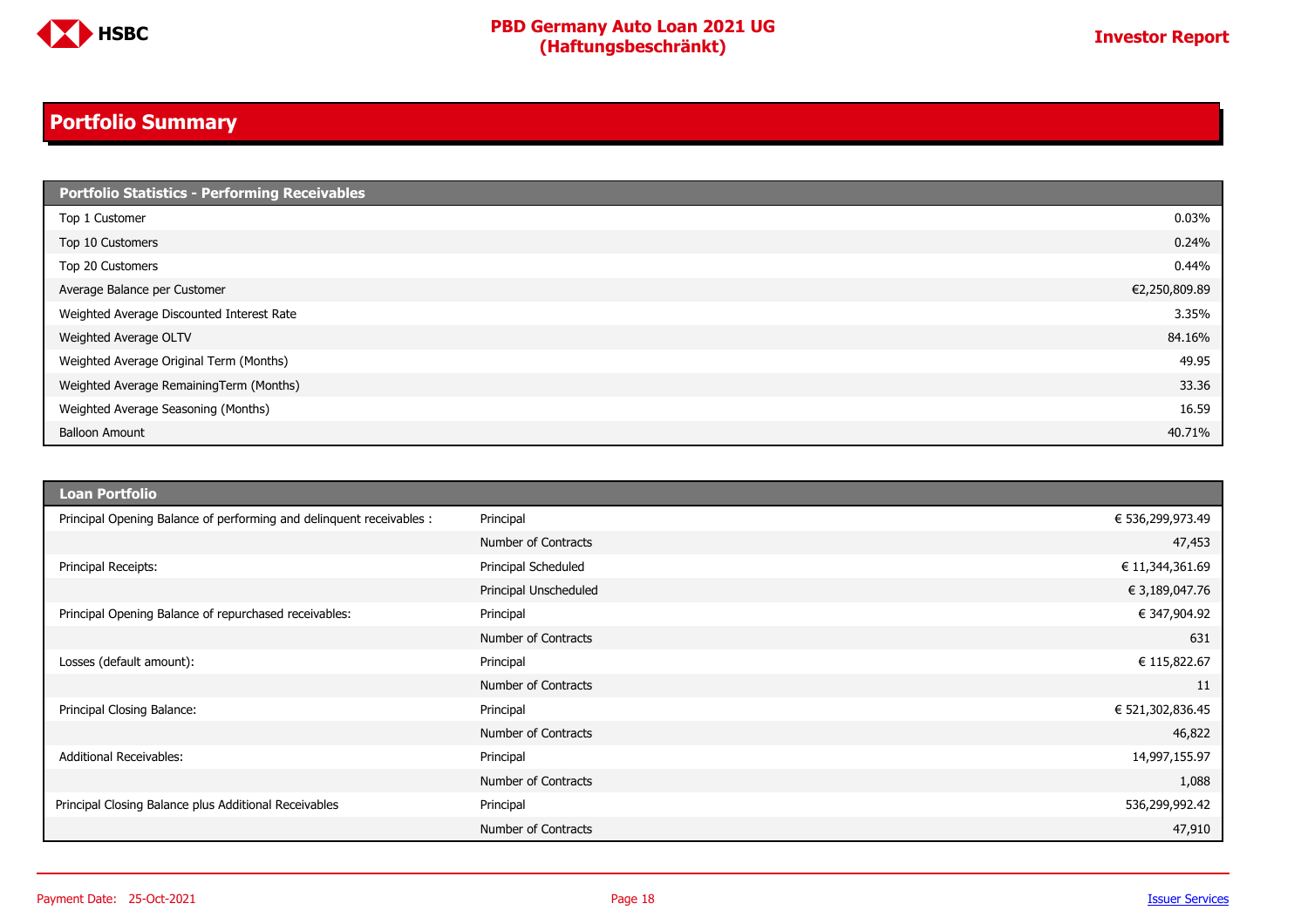

### **Portfolio Summary**

| <b>Performance Summary - Defaulted Receivables</b> | <b>Total</b> |
|----------------------------------------------------|--------------|
| <b>Current Defaulted Receivables</b>               | € 115,822.67 |
| Number of current Defaulted Receivables            | 11           |
| Cumulative Defaulted Receivables                   | € 357,470.77 |
| Number of Cumulative Defaulted Receivables         | 32           |
| <b>Current Recoveries</b>                          | € 52,768.14  |
| Number of Current Recoveries                       | 8            |
| <b>Cumulative Recoveries</b>                       | € 176,101.54 |
| Number of Cumulative Recoveries                    | 19           |
| Net Cumulative Losses under Defaulted Receivables  | € 181,369.23 |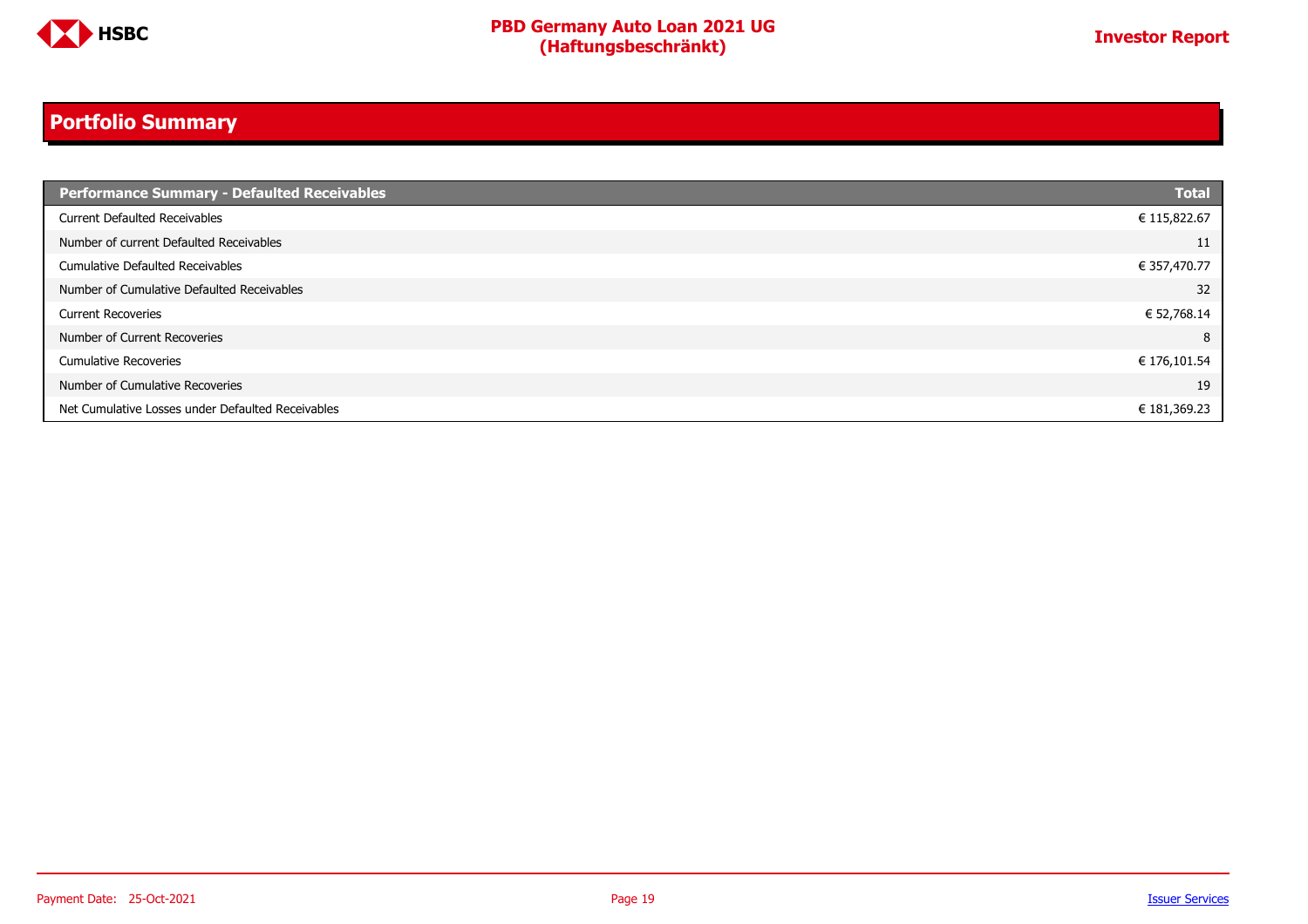

### **Portfolio Summary**

| <b>Performance Summary - Loan Performance</b> | <b>Trigger Breached</b> | <b>Trigger</b> | <b>Current Month</b>     |
|-----------------------------------------------|-------------------------|----------------|--------------------------|
| <b>Performance Ratios:</b>                    |                         |                |                          |
| Constant Prepayment Rate (CPR)                |                         |                | 7.07%                    |
| Cumulative Default Ratio                      | N                       | 2.00%          | $\overline{\phantom{0}}$ |
| Average Delinguency Ratio                     | N                       | 4.00%          | 0.96%                    |
| Principal Deficiency Shortfall                |                         |                | $\overline{\phantom{0}}$ |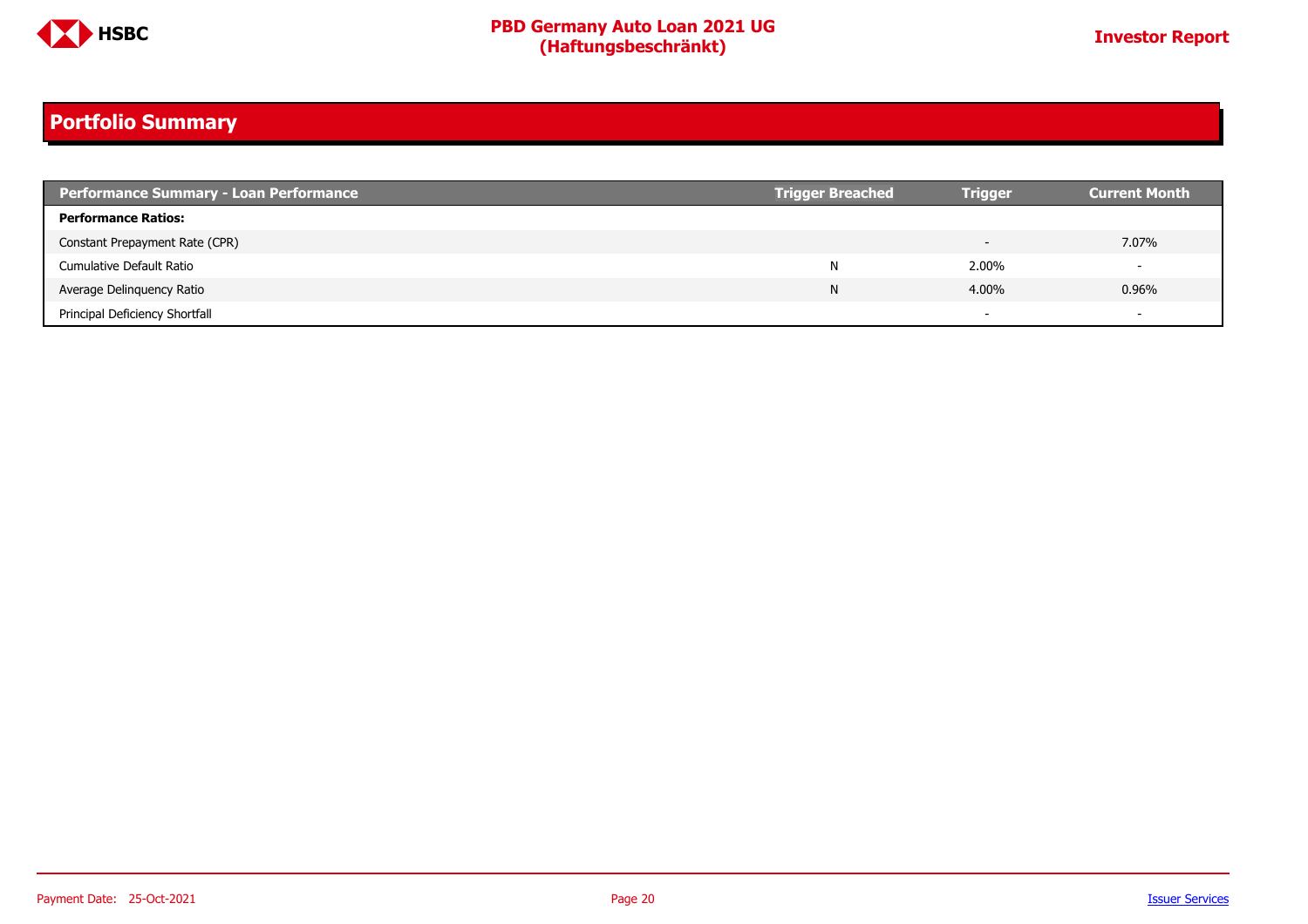

### <span id="page-20-0"></span>**Portfolio Concentration**

| <b>Concentration Limits</b>                                                                                                                                                                                                                                                                                                                                                                                                              | <b>Limit</b> | <b>Breached?</b> | <b>Actual</b><br>Amount | % of Total |
|------------------------------------------------------------------------------------------------------------------------------------------------------------------------------------------------------------------------------------------------------------------------------------------------------------------------------------------------------------------------------------------------------------------------------------------|--------------|------------------|-------------------------|------------|
|                                                                                                                                                                                                                                                                                                                                                                                                                                          |              |                  |                         |            |
| (a) the aggregate Outstanding Principal Amount of all Purchased Receivables that are Performing Receivables - as of such Subsequent<br>Purchase Date and taking into account all Additional Receivables to be purchased on such Subsequent Purchase Date:                                                                                                                                                                                |              |                  |                         |            |
|                                                                                                                                                                                                                                                                                                                                                                                                                                          |              |                  |                         |            |
| (i) which derive from Auto Loan Contracts in respect of Balloon Loans entered into with a Commercial Debtor does not exceed 35% of the<br>aggregate Outstanding Principal Amount of all Purchased Receivables that are Performing Receivables, taking into account those Additional<br>Receivables                                                                                                                                       | 35%          | N                | €152,900,289.44         | 28.51%     |
|                                                                                                                                                                                                                                                                                                                                                                                                                                          |              |                  |                         |            |
| (ii) which derive from Auto Loan Contracts entered into with a Commercial Debtor does not exceed 45% of the aggregate Outstanding<br>Principal Amount of all Purchased Receivables that are Performing Receivables, taking into account those Additional Receivables                                                                                                                                                                     | 45%          | N                | €223,727,225.02         | 41.72%     |
|                                                                                                                                                                                                                                                                                                                                                                                                                                          |              |                  |                         |            |
| (iii) which derive from Auto Loan Contracts in respect of Balloon Loans does not exceed 85% of the aggregate Outstanding Principal<br>Amount of all Purchased Receivables that are Performing Receivables, taking into account those Additional Receivables                                                                                                                                                                              | 85%          | N                | €388,208,894.90         | 72.39%     |
|                                                                                                                                                                                                                                                                                                                                                                                                                                          |              |                  |                         |            |
| (iv) which derive from Auto Loan Contracts entered into to purchase Used Cars does not exceed 35% of the aggregate Outstanding<br>Principal Amount of all Purchased Receivables that are Performing Receivables, taking into account those Additional Receivables; and                                                                                                                                                                   | 35%          | N                | €185,049,856.81         | 34.50%     |
|                                                                                                                                                                                                                                                                                                                                                                                                                                          |              |                  |                         |            |
| (v) which are owed by the same Debtor does not exceed 0.05% of the aggregate Outstanding Principal Amount of all Purchased<br>Receivables that are Performing Receivables, taking into account those Additional Receivables                                                                                                                                                                                                              | 0.05%        | N                | €153,266.19             | 0.03%      |
|                                                                                                                                                                                                                                                                                                                                                                                                                                          |              |                  |                         |            |
| (b) the aggregate of the Balloon Amounts in respect of all Purchased Receivables that are Performing Receivables as of such date, taking into<br>account all Additional Receivables to be purchased on such Subsequent Purchase Date, is less than 60% of the aggregate Outstanding<br>Principal Amount of all Purchased Receivables that are Performing Receivables, taking into account those Additional Receivables                   | 60%          | N                | €215,911,329.37         | 40.71%     |
|                                                                                                                                                                                                                                                                                                                                                                                                                                          |              |                  |                         |            |
| (c) the average remaining term of the Auto Loan Contracts from which the Performing Receivables that are Performing Receivables arise,<br>taking into account all Additional Receivables to be purchased on such Subsequent Purchase Date, weighted by the Outstanding Principal<br>Amount of the Performing Receivables that are Performing Receivables, taking into account those Additional Receivables, does not exceed 46<br>months | 46           | N                | 33.36                   |            |
|                                                                                                                                                                                                                                                                                                                                                                                                                                          |              |                  |                         |            |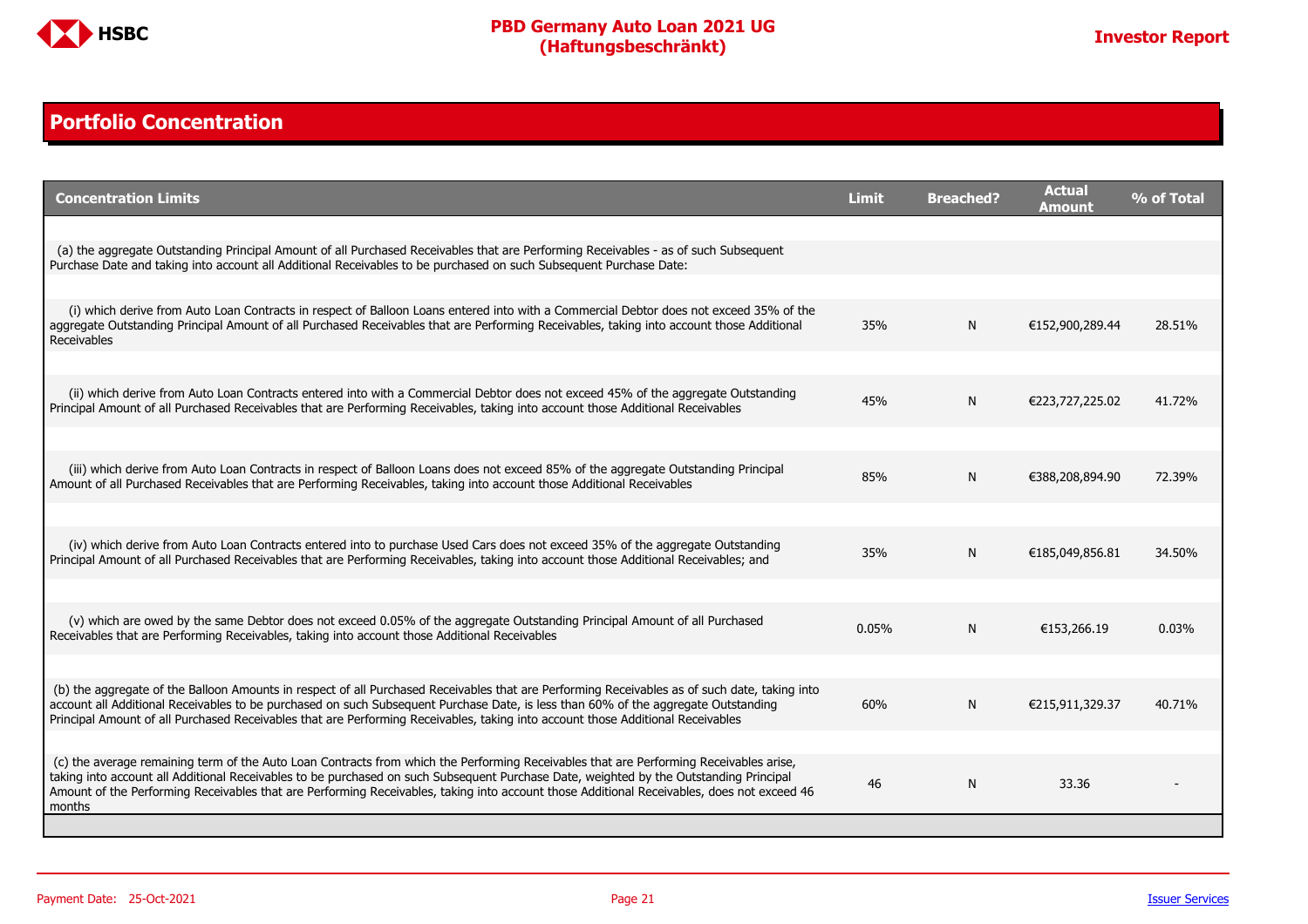

### <span id="page-21-0"></span>**Balance Sheet**

| <b>Assets</b>                            |                 | <b>Liabilities</b>                                 |
|------------------------------------------|-----------------|----------------------------------------------------|
| <b>Principal Outstanding Balance</b>     |                 | <b>Principal Amount Outstanding</b>                |
| <b>Performing Receivables</b>            | €521,302,836.45 | €500,000,000.00<br>Class A Notes                   |
| <b>Additional Receivables</b>            | €14,997,155.97  | €36,300,000.00<br>Class B Notes                    |
| <b>Net Outstanding Receivable Amount</b> | €536,299,992.42 | €536,300,000.00<br><b>Notes</b>                    |
|                                          |                 |                                                    |
| Reserves                                 |                 | <b>Liabilities</b>                                 |
| <b>General Reserve Account</b>           | €1,500,000.00   | <b>General Reserve Liability</b><br>€1,500,000.00  |
| <b>General Collection Account</b>        |                 | <b>General Collection Liability</b>                |
| Interest Account                         |                 | <b>Interest Account</b>                            |
| <b>Principal Account</b>                 | €7.58           |                                                    |
| <b>Total Assets</b>                      | €537,800,000.00 | <b>Principal Account Ledger</b><br>€537,800,000.00 |

| <b>Liabilities</b>                  |                 |
|-------------------------------------|-----------------|
| <b>Principal Amount Outstanding</b> |                 |
| Class A Notes                       | €500,000,000.00 |
| Class B Notes                       | €36,300,000.00  |
| <b>Notes</b>                        | €536,300,000.00 |
|                                     |                 |
| <b>Liabilities</b>                  |                 |
| <b>General Reserve Liability</b>    | €1,500,000.00   |
| <b>General Collection Liability</b> |                 |
| <b>Interest Account</b>             |                 |
|                                     |                 |
| <b>Principal Account Ledger</b>     | €537,800,000.00 |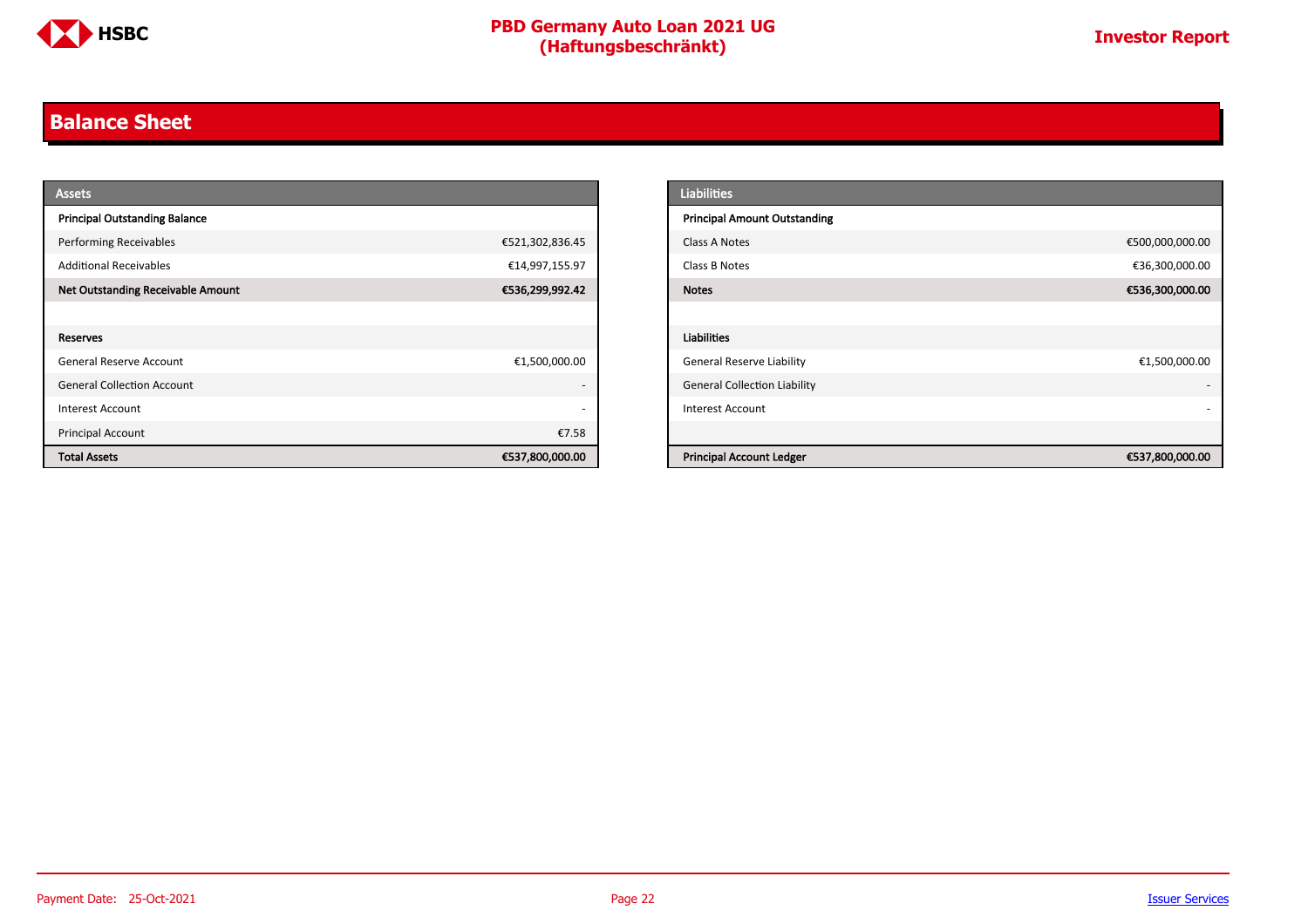

| <b>Delinquent Receivables</b> | <b>Total Current Principal Balance</b> | % Total Current Balance | <b>Number of Loans</b> | <b>% Number of Loans</b> |
|-------------------------------|----------------------------------------|-------------------------|------------------------|--------------------------|
| $0 < 30$ days                 | € 535,056,919.14                       | 99.77%                  | 47,769                 | 99.77%                   |
| $30 < 60$ days                | € 799,859.01                           | 0.15%                   | 63                     | 0.13%                    |
| $60 < 90$ days                | € 247,685.76                           | 0.05%                   | 27                     | 0.06%                    |
| $90 < 120$ days               | € 156,796.20                           | $0.03\%$                | 15                     | 0.03%                    |
| $120 < 150$ days              | € 38.732.31                            | 0.01%                   |                        | 0.01%                    |
| <b>Grand Total</b>            | € 536,299,992.42                       | 100.00%                 | 47,878                 | 100.00%                  |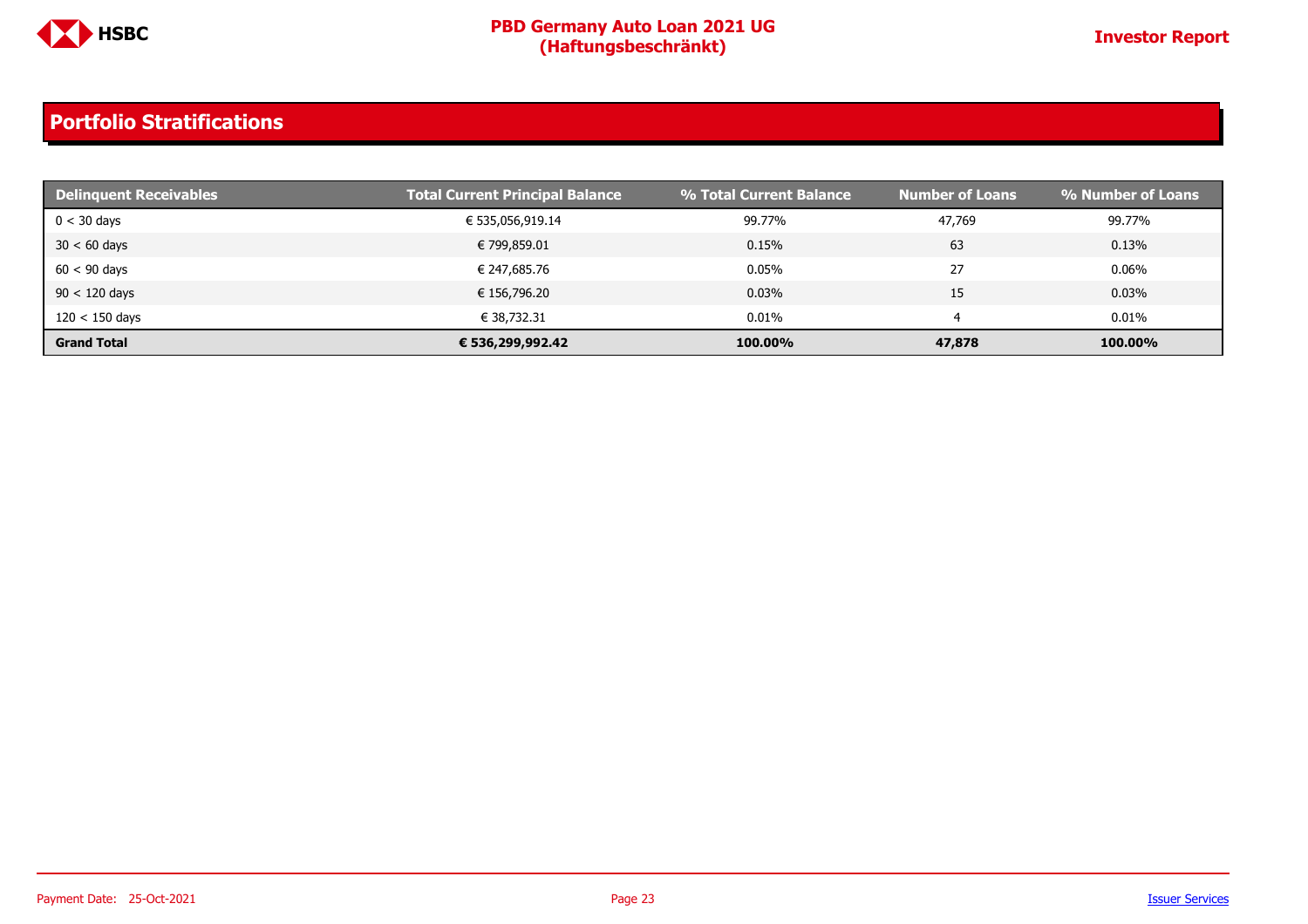

| <b>Vehicle Type</b> | <b>Total Current Principal Balance</b> | <b>9% Total Current Balance</b> | Number of Loans | । % Number of Loans ' |
|---------------------|----------------------------------------|---------------------------------|-----------------|-----------------------|
| <b>New</b>          | € 351,250,135.61                       | 65.50%                          | 24,099          | 50.33%                |
| Used                | € 185,049,856.81                       | 34.50%                          | 23,779          | 49.67%                |
| <b>Grand Total</b>  | € 536,299,992.42                       | 100.00%                         | 47,878          | 100.00%               |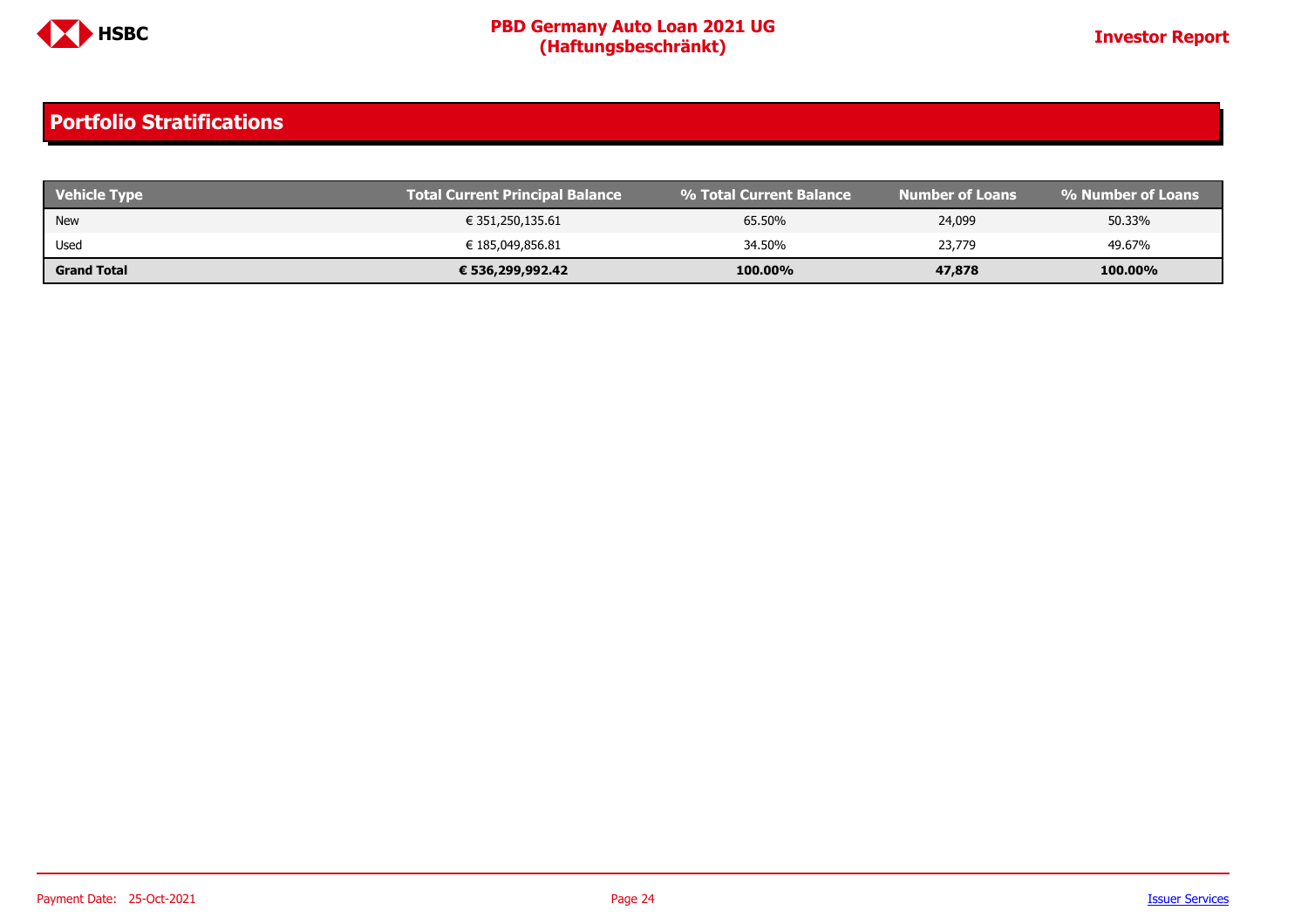

| <b>Customer Type</b> | <b>Total Current Principal Balance</b> | ↓% Total Current Balance \ | Number of Loans' | % Number of Loans |
|----------------------|----------------------------------------|----------------------------|------------------|-------------------|
| Commercial           | € 223,727,225.02                       | 41.72%                     | 17,235           | 36.00%            |
| Consumer             | € 312,572,767.40                       | 58.28%                     | 30,643           | 64.00%            |
| <b>Grand Total</b>   | € 536,299,992.42                       | 100.00%                    | 47,878           | 100.00%           |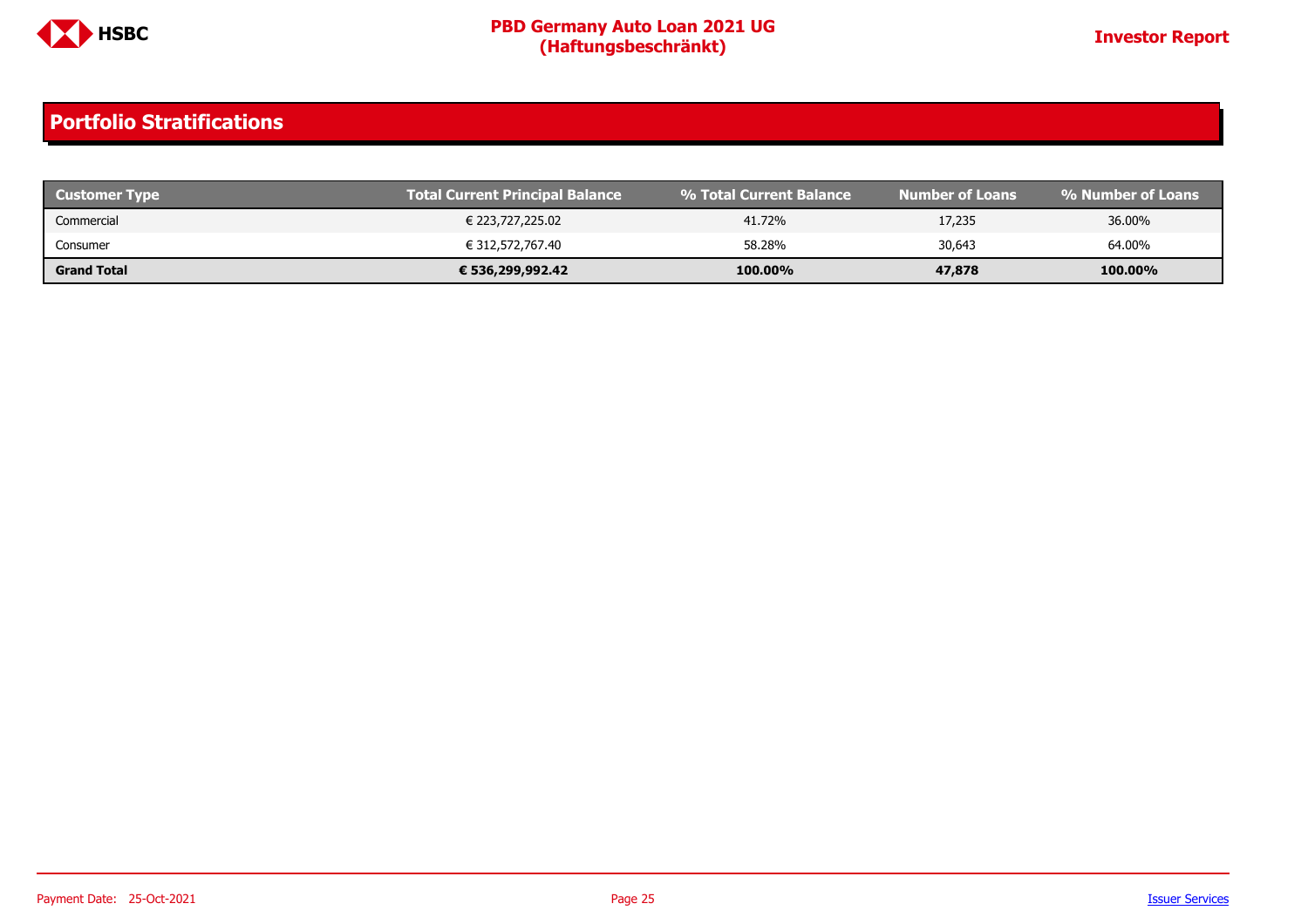

| <b>Contract Type</b> | <b>Total Current Principal Balance</b> | 1 % Total Current Balance \ | Number of Loans' | % Number of Loans |
|----------------------|----------------------------------------|-----------------------------|------------------|-------------------|
| Balloon              | € 388,208,894.90                       | 72.39%                      | 28,327           | 59.16%            |
| Standard             | € 148,091,097.52                       | 27.61%                      | 19,551           | 40.84%            |
| <b>Grand Total</b>   | € 536,299,992.42                       | 100.00%                     | 47,878           | 100.00%           |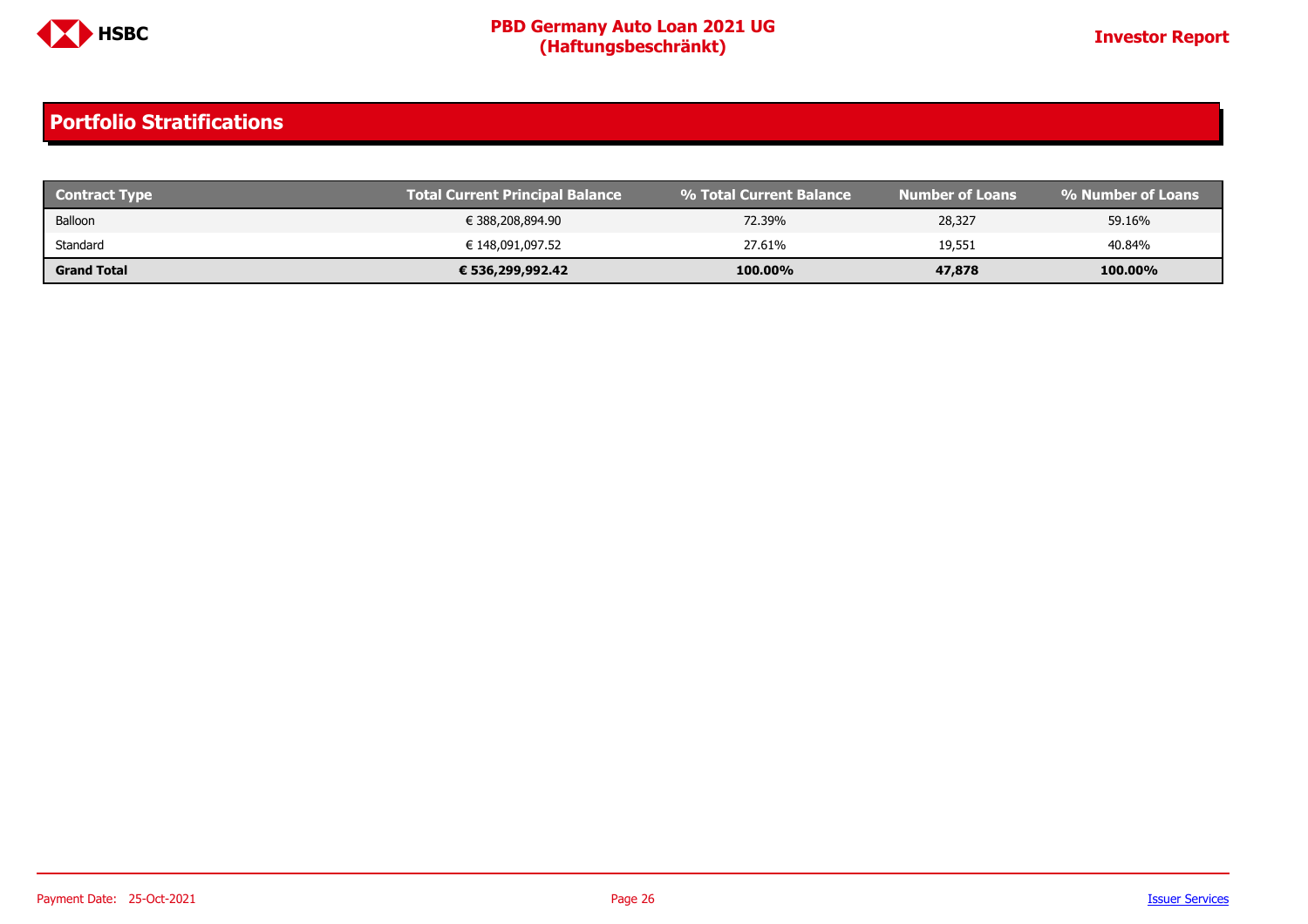

| <b>Initial Outstanding Balance</b> | <b>Total Current Principal Balance</b> | % Total Current Balance | <b>Number of Loans</b> | % Number of Loans |
|------------------------------------|----------------------------------------|-------------------------|------------------------|-------------------|
| < 2,500.00                         | € 359,939.73                           | 0.07%                   | 417                    | 0.87%             |
| 2,500.00 < 5,000.00                | € 4,864,266.32                         | 0.91%                   | 2,154                  | 4.50%             |
| 5,000.00 < 7,500.00                | € 19,938,107.84                        | 3.72%                   | 4,992                  | 10.43%            |
| 7,500.00 < 10,000.00               | € 39,691,182.08                        | 7.40%                   | 6,594                  | 13.77%            |
| 10,000.00 < 12,500.00              | € 49,381,770.53                        | 9.21%                   | 6,362                  | 13.29%            |
| 12,500.00 < 15,000.00              | € 51,155,499.90                        | 9.54%                   | 5,271                  | 11.01%            |
| 15,000.00 < 17,500.00              | € 54,033,944.15                        | 10.08%                  | 4,631                  | 9.67%             |
| 17,500.00 < 20,000.00              | € 58,346,821.48                        | 10.88%                  | 4,221                  | 8.82%             |
| 20,000.00 < 22,500.00              | € 62,619,645.43                        | 11.68%                  | 4,006                  | 8.37%             |
| 22,500.00 < 25,000.00              | € 57,124,937.52                        | 10.65%                  | 3,230                  | 6.75%             |
| 25,000.00 < 27,500.00              | € 42,705,146.92                        | 7.96%                   | 2,147                  | 4.48%             |
| 27,500.00 < 30,000.00              | € 32,356,160.44                        | 6.03%                   | 1,459                  | 3.05%             |
| 30,000.00 < 32,500.00              | € 23,541,444.10                        | 4.39%                   | 973                    | 2.03%             |
| 32,500.00 < 35,000.00              | € 15,299,611.24                        | 2.85%                   | 584                    | 1.22%             |
| 35,000.00 < 37,500.00              | € 10,031,617.71                        | 1.87%                   | 362                    | 0.76%             |
| 37,500.00 < 40,000.00              | € 6,779,732.90                         | 1.26%                   | 232                    | 0.48%             |
| 40,000.00 < 42,500.00              | € 3,367,132.81                         | 0.63%                   | 109                    | 0.23%             |
| 42,500.00 < 45,000.00              | € 2,283,650.33                         | 0.43%                   | 69                     | 0.14%             |
| 45,000.00 < 47,500.00              | € 927,773.32                           | 0.17%                   | 26                     | 0.05%             |
| 47,500.00 < 50,000.00              | € 722,959.47                           | 0.13%                   | 19                     | 0.04%             |
| 50,000.00 < 52,500.00              | € 304,827.70                           | 0.06%                   | 8                      | 0.02%             |
| 52,500.00 < 55,000.00              | € 367,093.32                           | 0.07%                   | 9                      | 0.02%             |
| 57,500.00 < 60,000.00              | € 42,042.21                            | 0.01%                   | $\mathbf{1}$           | $0.00\%$          |
| $= 60,000.00$                      | € 54,684.97                            | 0.01%                   | $\overline{2}$         | $0.00\%$          |
| <b>Grand Total</b>                 | € 536,299,992.42                       | 100.00%                 | 47,878                 | 100.00%           |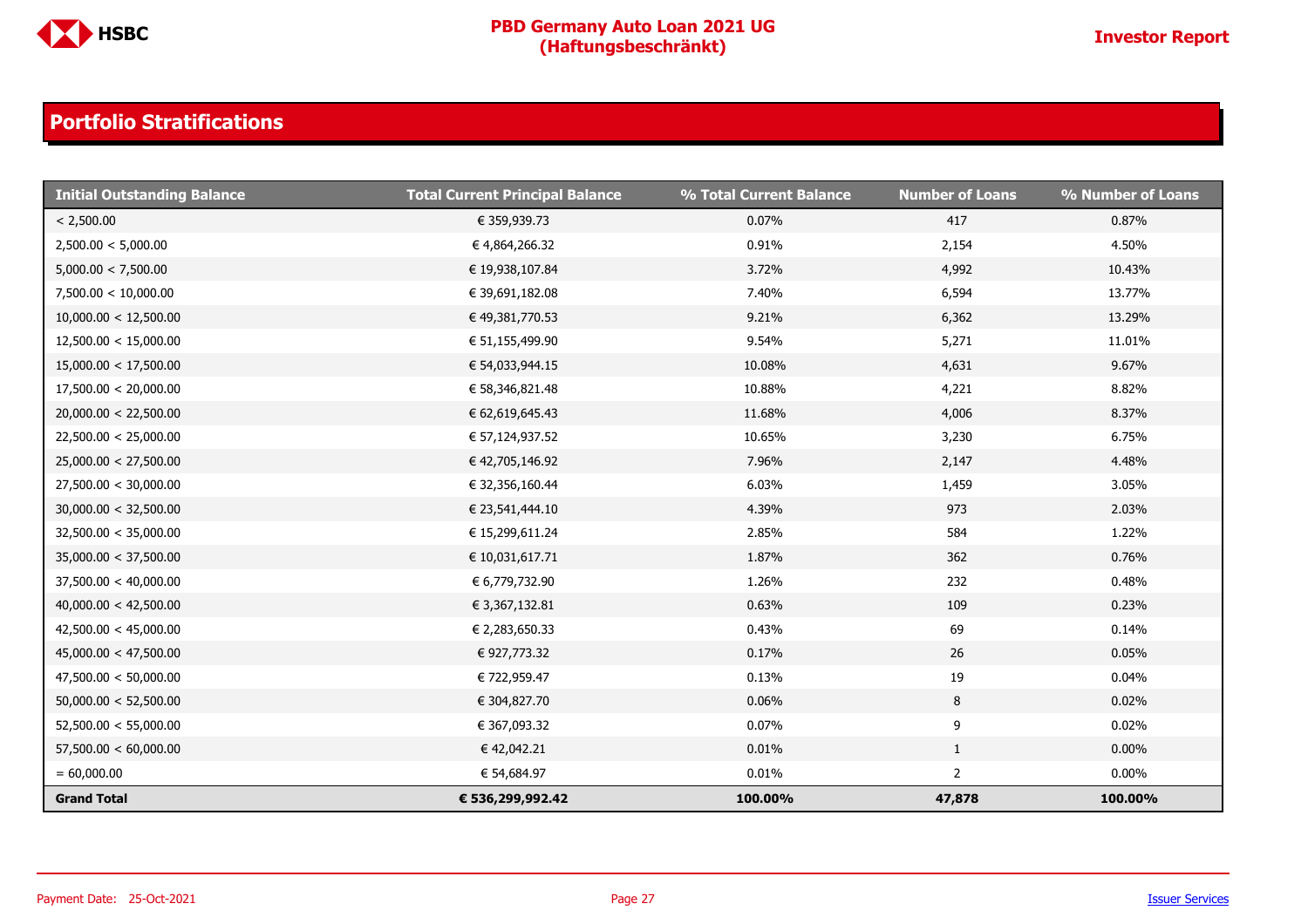

| <b>Remaining Outstanding Balance</b> | <b>Total Current Principal Balance</b> | % Total Current Balance | <b>Number of Loans</b> | % Number of Loans |
|--------------------------------------|----------------------------------------|-------------------------|------------------------|-------------------|
| < 2,500.00                           | € 4,453,382.49                         | 0.83%                   | 4,072                  | 8.50%             |
| 2,500.00 < 5,000.00                  | € 21,511,907.83                        | 4.01%                   | 5,610                  | 11.72%            |
| 5,000.00 < 7,500.00                  | € 45,477,387.98                        | 8.48%                   | 7,236                  | 15.11%            |
| 7,500.00 < 10,000.00                 | € 63,757,232.19                        | 11.89%                  | 7,312                  | 15.27%            |
| 10,000.00 < 12,500.00                | € 63,782,318.30                        | 11.89%                  | 5,697                  | 11.90%            |
| 12,500.00 < 15,000.00                | € 65,633,078.84                        | 12.24%                  | 4,783                  | 9.99%             |
| 15,000.00 < 17,500.00                | € 65,893,582.24                        | 12.29%                  | 4,068                  | 8.50%             |
| 17,500.00 < 20,000.00                | € 58,306,548.10                        | 10.87%                  | 3,119                  | 6.51%             |
| 20,000.00 < 22,500.00                | € 47,921,252.94                        | 8.94%                   | 2,262                  | 4.72%             |
| 22,500.00 < 25,000.00                | € 35,539,092.02                        | 6.63%                   | 1,502                  | 3.14%             |
| 25,000.00 < 27,500.00                | € 27,456,723.43                        | 5.12%                   | 1,050                  | 2.19%             |
| 27,500.00 < 30,000.00                | € 15,905,191.75                        | 2.97%                   | 555                    | 1.16%             |
| 30,000.00 < 32,500.00                | € 8,990,180.07                         | 1.68%                   | 289                    | 0.60%             |
| 32,500.00 < 35,000.00                | € 4,933,742.53                         | 0.92%                   | 147                    | 0.31%             |
| 35,000.00 < 37,500.00                | € 3,170,460.22                         | 0.59%                   | 88                     | 0.18%             |
| 37,500.00 < 40,000.00                | € 1,932,751.83                         | 0.36%                   | 50                     | 0.10%             |
| 40,000.00 < 42,500.00                | € 1,031,009.04                         | 0.19%                   | 25                     | 0.05%             |
| 42,500.00 < 45,000.00                | € 218,923.09                           | 0.04%                   | 5                      | 0.01%             |
| 45,000.00 < 47,500.00                | € 137,512.65                           | 0.03%                   | $\mathsf{3}$           | 0.01%             |
| 47,500.00 < 50,000.00                | € 193,916.35                           | 0.04%                   | 4                      | 0.01%             |
| 52,500.00 < 55,000.00                | € 53,798.53                            | 0.01%                   | 1                      | $0.00\%$          |
| <b>Grand Total</b>                   | € 536,299,992.42                       | 100.00%                 | 47,878                 | 100.00%           |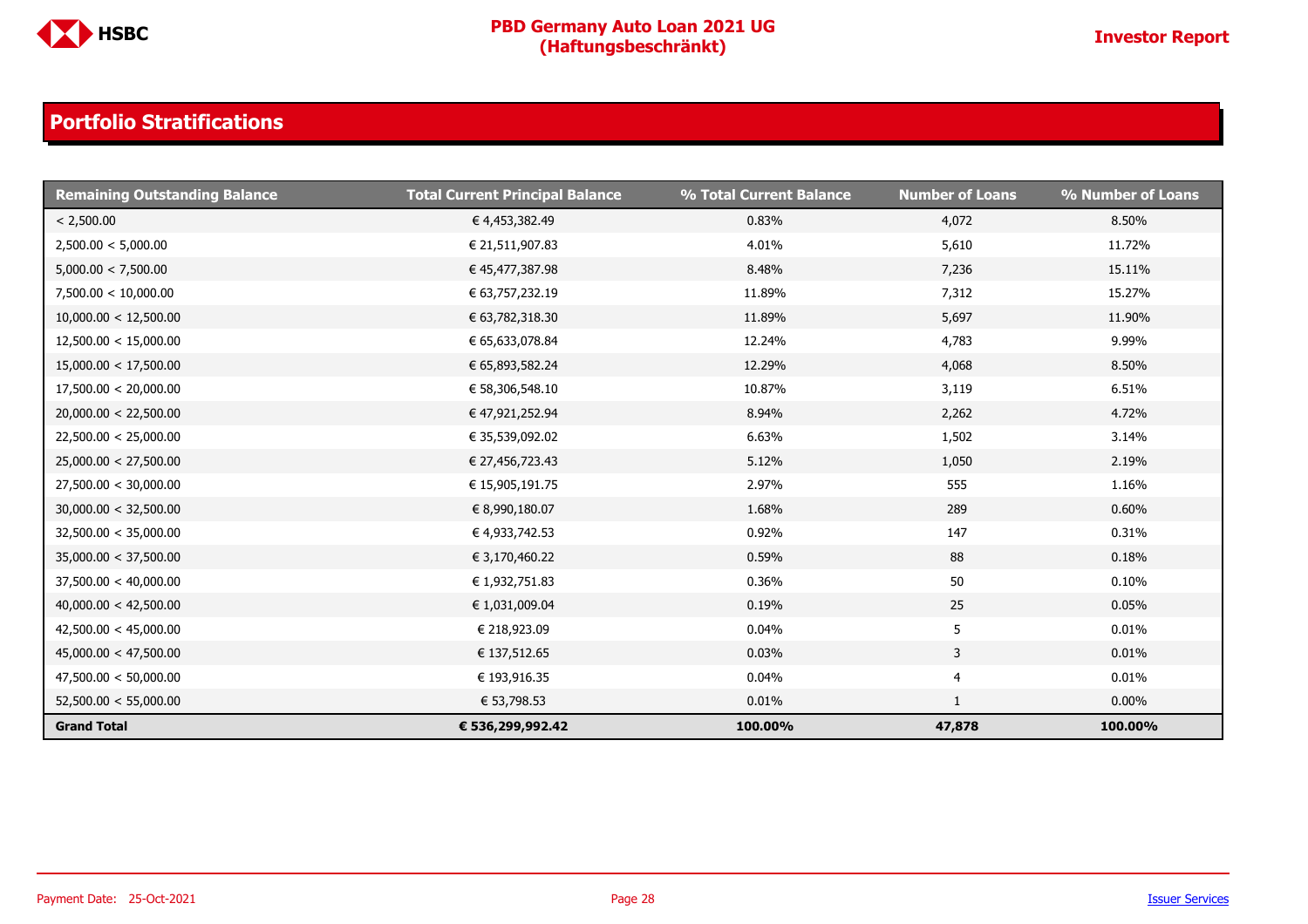

| <b>Original Term (Months)</b> | <b>Total Current Principal Balance</b> | % Total Current Balance | <b>Number of Loans</b> | % Number of Loans |
|-------------------------------|----------------------------------------|-------------------------|------------------------|-------------------|
| 6 < 12                        | € 12,525.78                            | 0.00%                   | 8                      | $0.02\%$          |
| 12 < 18                       | € 871,706.43                           | 0.16%                   | 317                    | 0.66%             |
| 18 < 24                       | € 832,567.43                           | 0.16%                   | 262                    | 0.55%             |
| 24 < 30                       | € 8,750,973.62                         | 1.63%                   | 1,899                  | 3.97%             |
| 30 < 36                       | € 2,139,832.09                         | 0.40%                   | 490                    | 1.02%             |
| 36 < 42                       | € 47,241,067.45                        | 8.81%                   | 6,378                  | 13.32%            |
| 42 < 48                       | € 3,698,659.37                         | 0.69%                   | 523                    | 1.09%             |
| 48 < 54                       | € 353,956,147.78                       | 66.00%                  | 27,208                 | 56.83%            |
| 54 < 60                       | € 2,533,143.28                         | 0.47%                   | 296                    | 0.62%             |
| 60 < 66                       | € 89,638,108.41                        | 16.71%                  | 7,938                  | 16.58%            |
| 66 < 72                       | € 872,973.23                           | 0.16%                   | 105                    | 0.22%             |
| 72 < 78                       | € 9,131,014.61                         | 1.70%                   | 987                    | 2.06%             |
| 78 < 84                       | € 567,789.51                           | 0.11%                   | 52                     | 0.11%             |
| $>= 84$                       | € 16,053,483.43                        | 2.99%                   | 1,415                  | 2.96%             |
| <b>Grand Total</b>            | € 536,299,992.42                       | 100.00%                 | 47,878                 | 100.00%           |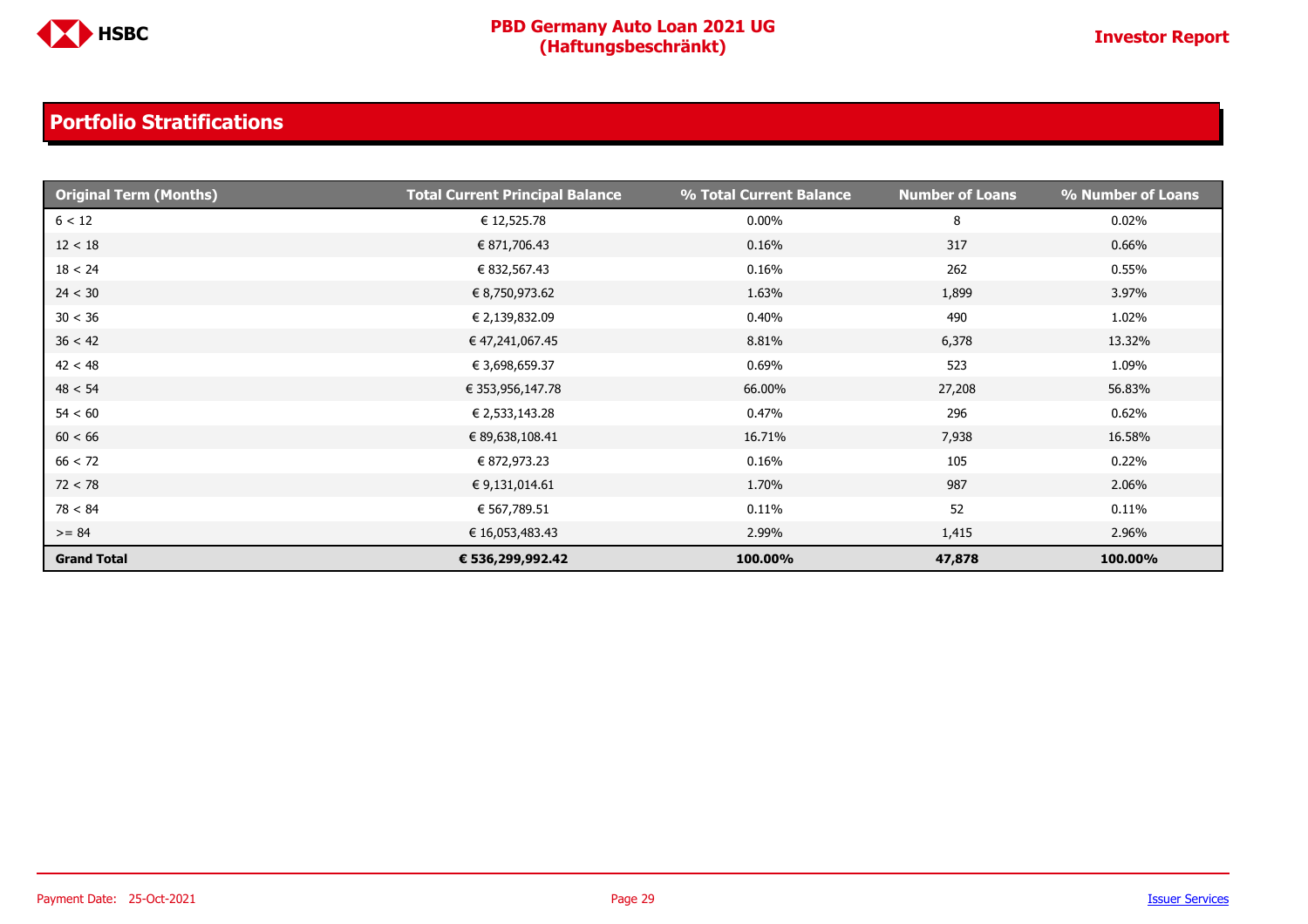

| <b>Remaining Term (Months)</b> | <b>Total Current Principal Balance</b> | % Total Current Balance | <b>Number of Loans</b> | % Number of Loans |
|--------------------------------|----------------------------------------|-------------------------|------------------------|-------------------|
| < 6                            | € 6,916,536.79                         | 1.29%                   | 2,576                  | 5.38%             |
| 6 < 12                         | € 16,375,189.71                        | 3.05%                   | 2,778                  | 5.80%             |
| 12 < 18                        | € 45,466,290.49                        | 8.48%                   | 5,244                  | 10.95%            |
| 18 < 24                        | € 62,630,773.39                        | 11.68%                  | 6,091                  | 12.72%            |
| 24 < 30                        | € 88,377,931.35                        | 16.48%                  | 7,565                  | 15.80%            |
| 30 < 36                        | € 81,928,671.36                        | 15.28%                  | 6,688                  | 13.97%            |
| 36 < 42                        | € 88,525,175.10                        | 16.51%                  | 6,382                  | 13.33%            |
| 42 < 48                        | € 82,808,054.73                        | 15.44%                  | 5,602                  | 11.70%            |
| 48 < 54                        | € 22,910,508.52                        | 4.27%                   | 1,853                  | 3.87%             |
| 54 < 60                        | € 22,773,056.83                        | 4.25%                   | 1,705                  | 3.56%             |
| 60 < 66                        | € 5,393,467.90                         | 1.01%                   | 457                    | 0.95%             |
| 66 < 72                        | € 5,734,385.30                         | 1.07%                   | 470                    | 0.98%             |
| 72 < 78                        | € 3,437,431.55                         | 0.64%                   | 255                    | 0.53%             |
| 78 < 84                        | € 3,022,519.40                         | 0.56%                   | 212                    | 0.44%             |
| <b>Grand Total</b>             | € 536,299,992.42                       | 100.00%                 | 47,878                 | 100.00%           |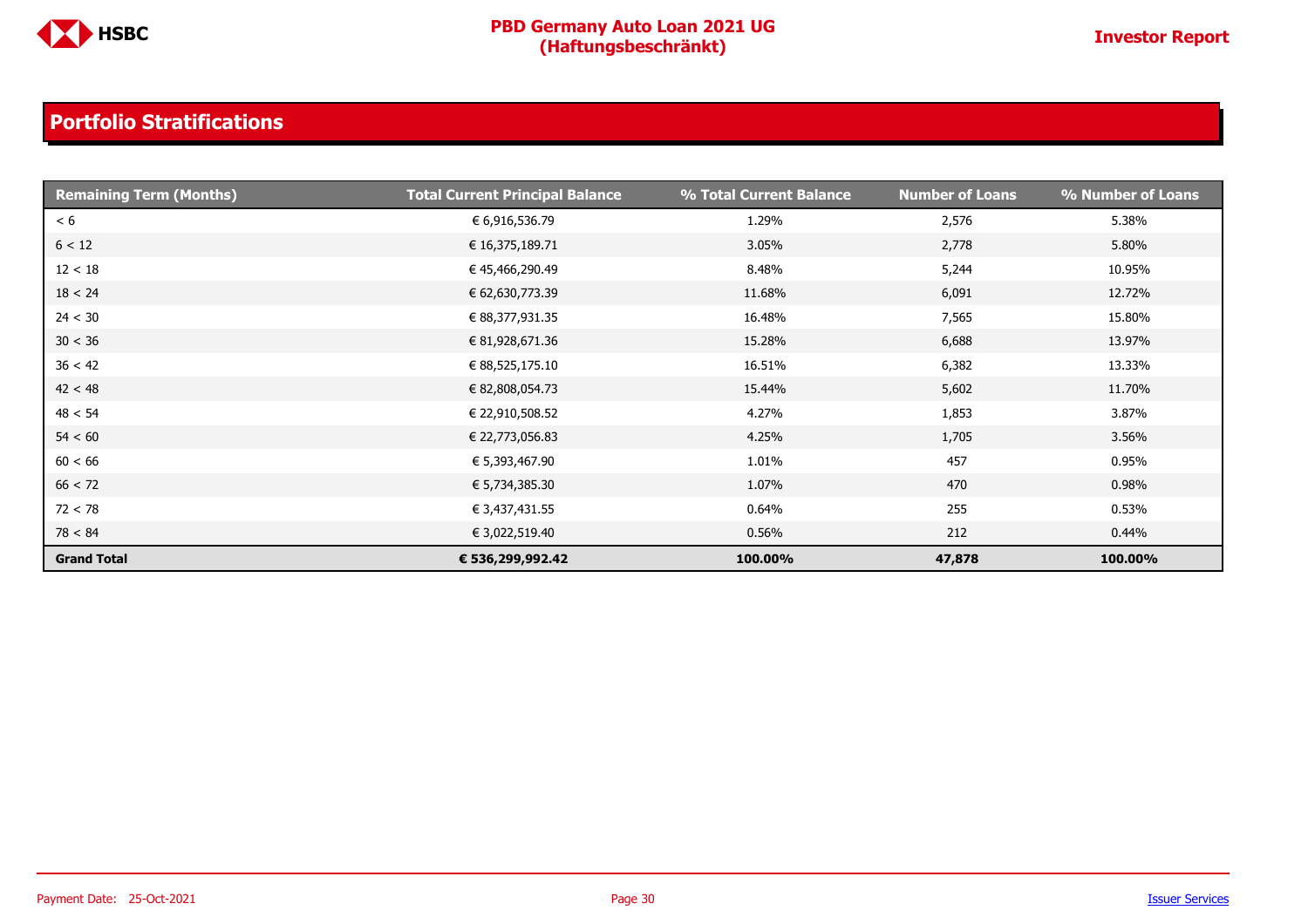

| <b>Seasoning (Months)</b> | <b>Total Current Principal Balance</b> | % Total Current Balance | <b>Number of Loans</b> | % Number of Loans |
|---------------------------|----------------------------------------|-------------------------|------------------------|-------------------|
| < 6                       | € 86,235,448.85                        | 16.08%                  | 6,280                  | 13.12%            |
| 6 < 12                    | € 110,507,417.53                       | 20.61%                  | 8,587                  | 17.94%            |
| 12 < 18                   | € 100,038,392.63                       | 18.65%                  | 8,874                  | 18.53%            |
| 18 < 24                   | € 105,758,952.46                       | 19.72%                  | 9,518                  | 19.88%            |
| 24 < 30                   | € 65,159,403.59                        | 12.15%                  | 6,503                  | 13.58%            |
| 30 < 36                   | € 47,091,545.54                        | 8.78%                   | 5,179                  | 10.82%            |
| 36 < 42                   | € 14,844,351.53                        | 2.77%                   | 1,842                  | 3.85%             |
| 42 < 48                   | € 5,418,631.84                         | 1.01%                   | 672                    | 1.40%             |
| 48 < 54                   | € 561,466.24                           | 0.10%                   | 167                    | 0.35%             |
| 54 < 60                   | € 482,232.78                           | 0.09%                   | 156                    | 0.33%             |
| 60 < 66                   | € 144,439.12                           | 0.03%                   | 62                     | 0.13%             |
| 66 < 72                   | € 39,659.50                            | 0.01%                   | 19                     | 0.04%             |
| 72 < 78                   | € 12,993.55                            | $0.00\%$                | 9                      | $0.02\%$          |
| 78 < 84                   | € 5,057.26                             | $0.00\%$                | 9                      | 0.02%             |
| $>= 84$                   | $\overline{\phantom{a}}$               | $0.00\%$                | 1                      | $0.00\%$          |
| <b>Grand Total</b>        | € 536,299,992.42                       | 100.00%                 | 47,878                 | 100.00%           |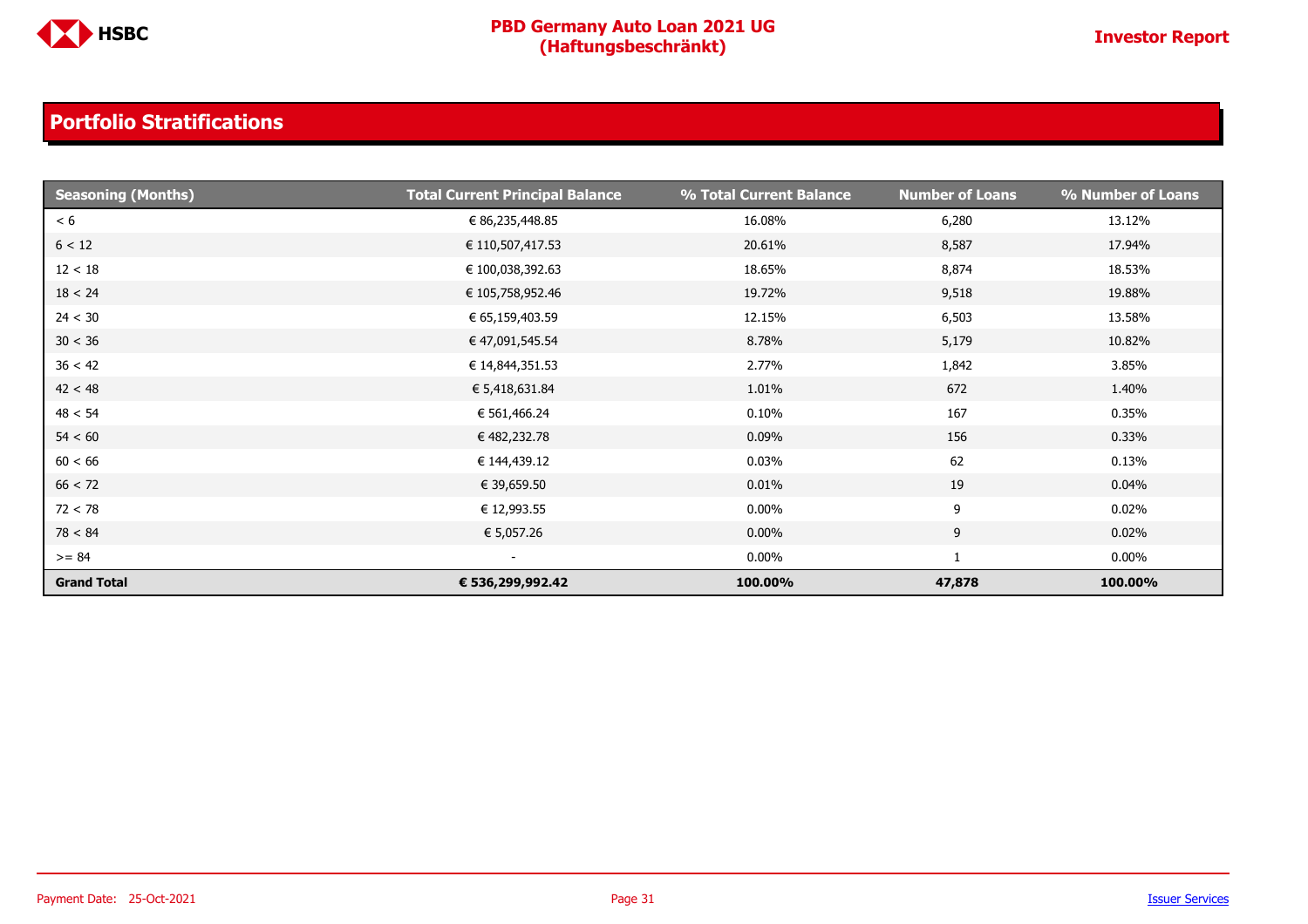

| Discount Rate (%)  | <b>Total Current Principal Balance</b> | % Total Current Balance | <b>Number of Loans</b> | % Number of Loans |
|--------------------|----------------------------------------|-------------------------|------------------------|-------------------|
| 3.00 < 4.00        | € 454,729,372.24                       | 84.79%                  | 37,688                 | 78.72%            |
| 4.00 < 5.00        | € 76,798,483.23                        | 14.32%                  | 9,289                  | 19.40%            |
| 5.00 < 6.00        | € 4,490,779.32                         | 0.84%                   | 824                    | 1.72%             |
| 6.00 < 7.00        | € 234,014.56                           | $0.04\%$                | 58                     | 0.12%             |
| 7.00 < 8.00        | € 47,343.07                            | 0.01%                   | 19                     | 0.04%             |
| <b>Grand Total</b> | € 536,299,992.42                       | 100.00%                 | 47,878                 | 100.00%           |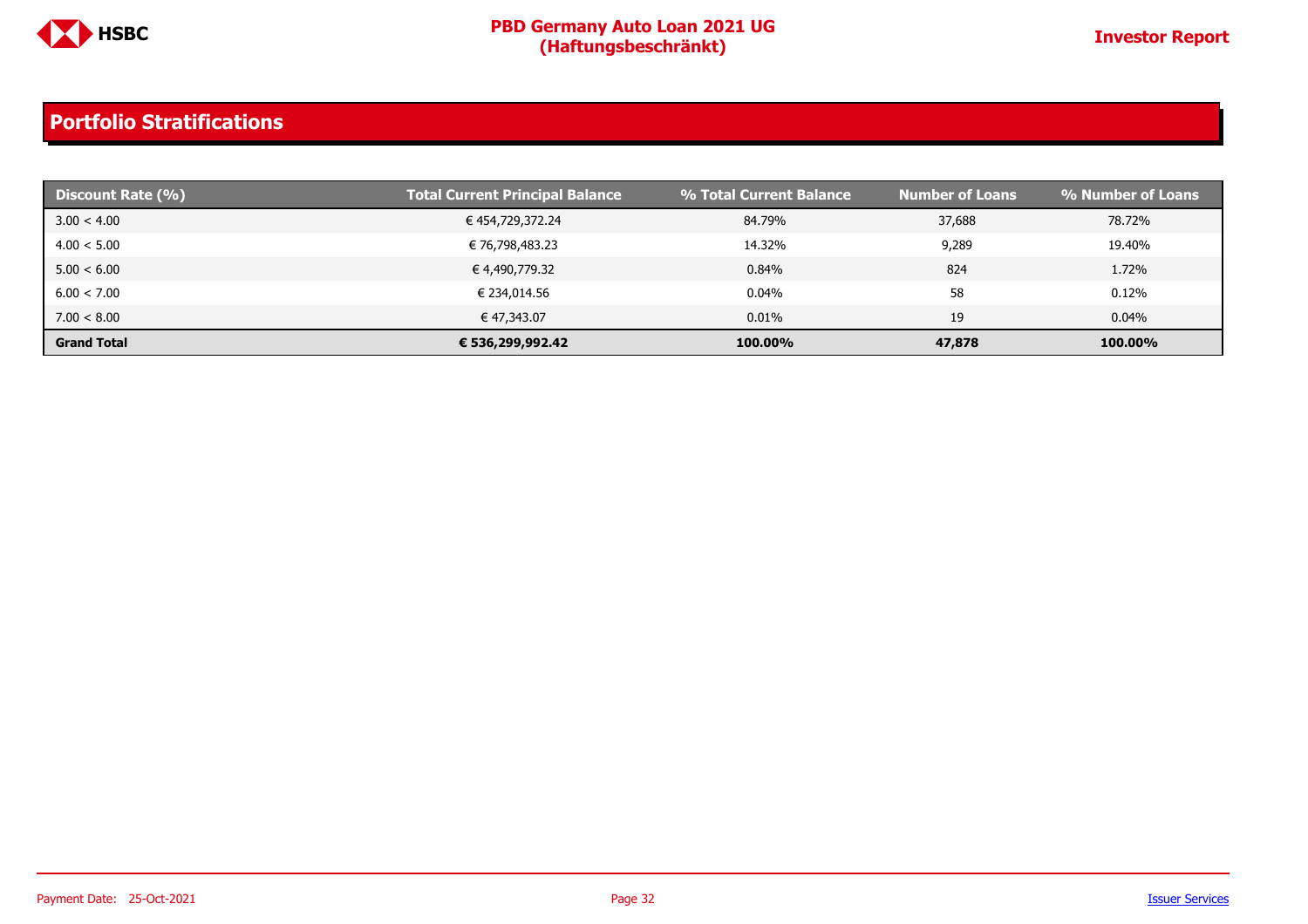

| <b>Balloon Payment as % of Car Sale Price</b> | <b>Total Current Principal Balance</b> | % Total Current Balance | <b>Number of Loans</b> | % Number of Loans |
|-----------------------------------------------|----------------------------------------|-------------------------|------------------------|-------------------|
| 0.00 < 10.00                                  | € 172,396,356.36                       | 32.15%                  | 23,067                 | 48.18%            |
| 10.00 < 20.00                                 | € 24,451,514.51                        | 4.56%                   | 2,316                  | 4.84%             |
| 20.00 < 30.00                                 | € 44,060,362.10                        | 8.22%                   | 3,536                  | 7.39%             |
| 30.00 < 40.00                                 | € 96,144,337.03                        | 17.93%                  | 7,043                  | 14.71%            |
| 40.00 < 50.00                                 | € 135,037,693.50                       | 25.18%                  | 8,195                  | 17.12%            |
| 50.00 < 60.00                                 | € 58,341,474.52                        | 10.88%                  | 3,365                  | 7.03%             |
| 60.00 < 70.00                                 | € 5,619,644.96                         | 1.05%                   | 341                    | 0.71%             |
| 70.00 < 80.00                                 | € 248,609.44                           | $0.05\%$                | 15                     | 0.03%             |
| <b>Grand Total</b>                            | € 536,299,992.42                       | 100.00%                 | 47,878                 | 100.00%           |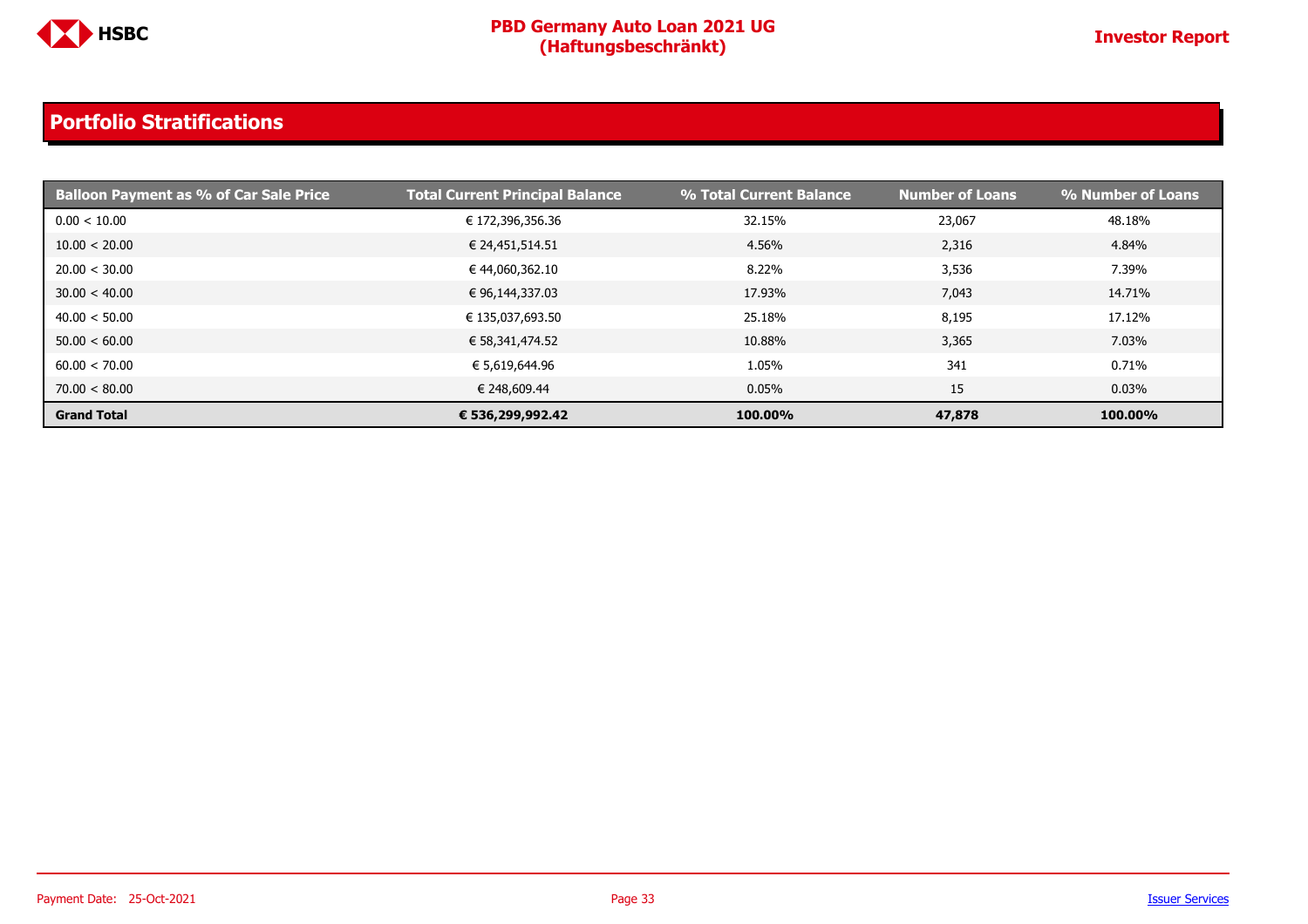

| <b>Balloon Payment as % of Initial Balance</b> | <b>Total Current Principal Balance</b> | % Total Current Balance | <b>Number of Loans</b> | % Number of Loans |
|------------------------------------------------|----------------------------------------|-------------------------|------------------------|-------------------|
| 0.00 < 10.00                                   | € 168,551,328.32                       | 31.43%                  | 22,546                 | 47.09%            |
| 10.00 < 20.00                                  | € 13,578,904.99                        | 2.53%                   | 1,319                  | 2.75%             |
| 20.00 < 30.00                                  | € 28,324,875.06                        | 5.28%                   | 2,420                  | 5.05%             |
| 30.00 < 40.00                                  | € 63,264,237.52                        | 11.80%                  | 5,065                  | 10.58%            |
| 40.00 < 50.00                                  | € 107,640,990.30                       | 20.07%                  | 7,123                  | 14.88%            |
| 50.00 < 60.00                                  | € 103,727,634.19                       | 19.34%                  | 6,332                  | 13.23%            |
| 60.00 < 70.00                                  | € 42,613,165.49                        | 7.95%                   | 2,547                  | 5.32%             |
| 70.00 < 80.00                                  | € 8,577,858.54                         | 1.60%                   | 525                    | 1.10%             |
| 80.00 < 90.00                                  | € 20,998.01                            | $0.00\%$                |                        | $0.00\%$          |
| <b>Grand Total</b>                             | € 536,299,992.42                       | 100.00%                 | 47,878                 | 100.00%           |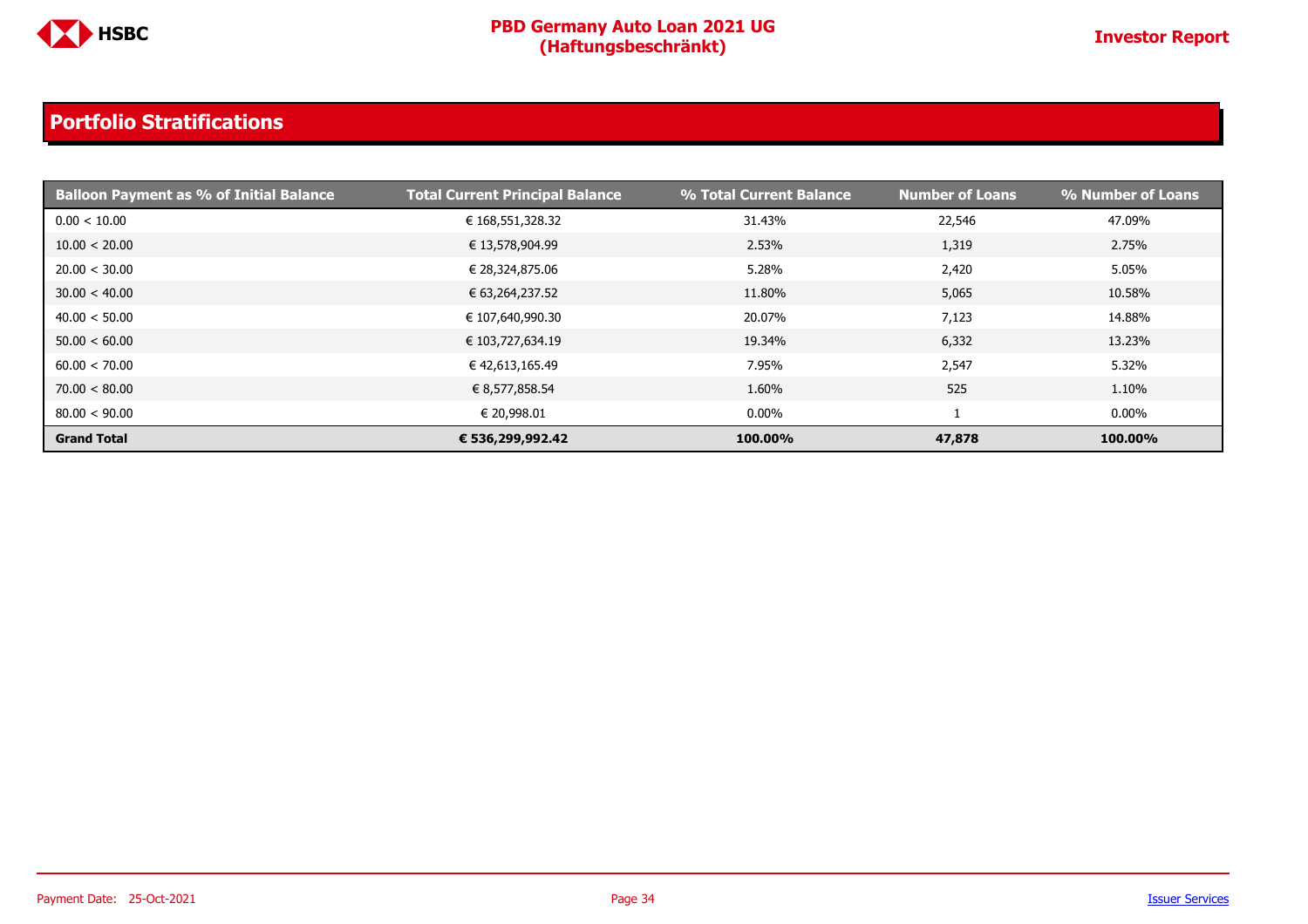

| Year of Origiantion of the Loans | <b>Total Current Principal Balance</b> | % Total Current Balance | <b>Number of Loans</b> | % Number of Loans |
|----------------------------------|----------------------------------------|-------------------------|------------------------|-------------------|
| 2014                             | € 2,519.87                             | $0.00\%$                | 8                      | 0.02%             |
| 2015                             | € 30,857.95                            | 0.01%                   | 19                     | 0.04%             |
| 2016                             | € 420,624.07                           | 0.08%                   | 159                    | 0.33%             |
| 2017                             | € 3,193,560.63                         | 0.60%                   | 562                    | 1.17%             |
| 2018                             | € 37,845,693.75                        | 7.06%                   | 4,555                  | 9.51%             |
| 2019                             | € 144,433,585.14                       | 26.93%                  | 14,152                 | 29.56%            |
| 2020                             | € 220,062,074.34                       | 41.03%                  | 18,756                 | 39.17%            |
| 2021                             | € 130,311,076.67                       | 24.30%                  | 9,667                  | 20.19%            |
| <b>Grand Total</b>               | € 536,299,992.42                       | 100.00%                 | 47,878                 | 100.00%           |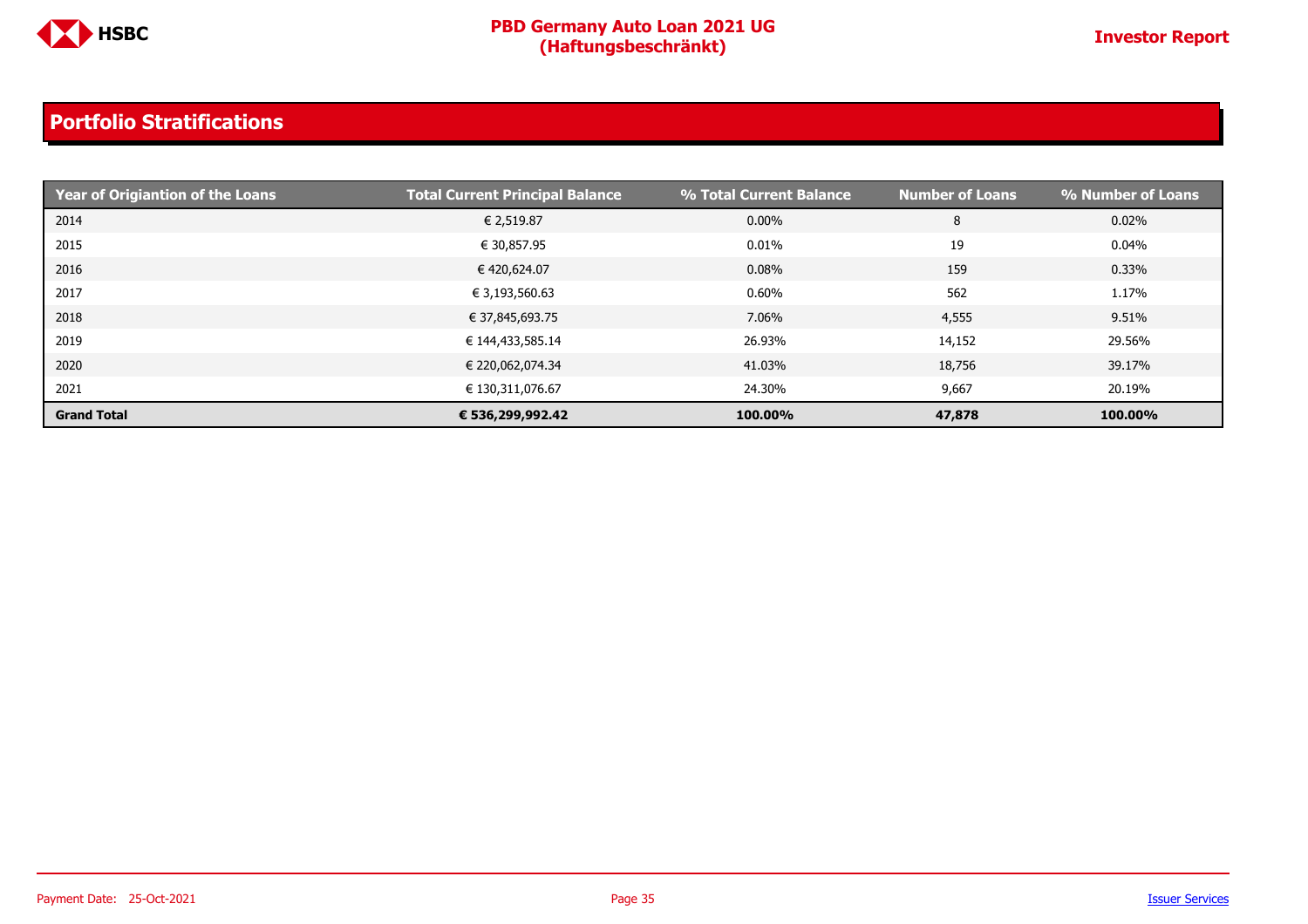

| <b>Borrower Initial Down Payment</b> | <b>Total Current Principal Balance</b> | % Total Current Balance | <b>Number of Loans</b> | % Number of Loans |
|--------------------------------------|----------------------------------------|-------------------------|------------------------|-------------------|
| $0.0000\% < 10.0000\%$               | € 200,787,453.99                       | 37.44%                  | 17,919                 | 37.43%            |
| $10.0000\% < 20.0000\%$              | € 161,152,752.48                       | 30.05%                  | 11,271                 | 23.54%            |
| $20.0000\% < 30.0000\%$              | € 90,421,095.26                        | 16.86%                  | 7,409                  | 15.47%            |
| $30.0000\% < 40.0000\%$              | € 45,168,452.67                        | 8.42%                   | 4,547                  | 9.50%             |
| $40.0000\% < 50.0000\%$              | € 21,316,779.83                        | 3.97%                   | 2,838                  | 5.93%             |
| $50.0000\% < 60.0000\%$              | € 10,688,035.82                        | 1.99%                   | 1,954                  | 4.08%             |
| $60.0000\% < 70.0000\%$              | € 4,557,850.48                         | 0.85%                   | 1,030                  | 2.15%             |
| $70.0000\% < 80.0000\%$              | € 1,715,436.04                         | 0.32%                   | 535                    | 1.12%             |
| $80.0000\% < 90.0000\%$              | € 383,541.71                           | 0.07%                   | 243                    | 0.51%             |
| $90.0000\% < 100.0000\%$             | € 108,594.14                           | 0.02%                   | 132                    | $0.28\%$          |
| <b>Grand Total</b>                   | € 536,299,992.42                       | 100.00%                 | 47,878                 | 100.00%           |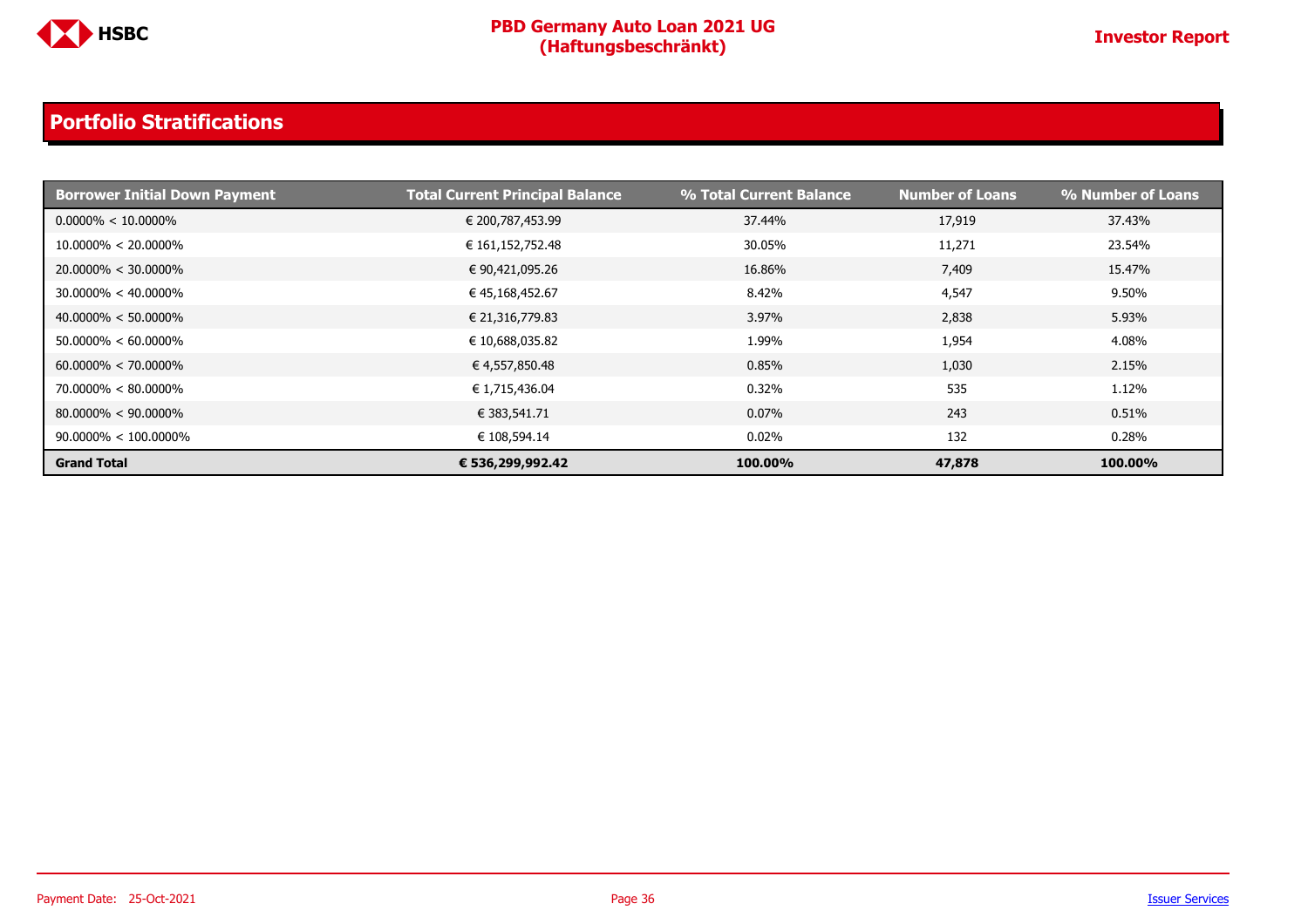

| <b>Original Loan to Value (%)</b> | <b>Total Current Principal Balance</b> | % Total Current Balance | <b>Number of Loans</b> | % Number of Loans |
|-----------------------------------|----------------------------------------|-------------------------|------------------------|-------------------|
| < 10.00                           | € 107,847.11                           | 0.02%                   | 131                    | 0.27%             |
| 10.00 < 20.00                     | € 369,575.12                           | 0.07%                   | 234                    | 0.49%             |
| 20.00 < 30.00                     | € 1,722,483.26                         | 0.32%                   | 542                    | 1.13%             |
| 30.00 < 40.00                     | € 4,480,247.14                         | 0.84%                   | 1,011                  | 2.11%             |
| 40.00 < 50.00                     | € 10,372,818.61                        | 1.93%                   | 1,888                  | 3.94%             |
| 50.00 < 60.00                     | € 21,321,482.06                        | 3.98%                   | 2,874                  | 6.00%             |
| 60.00 < 70.00                     | € 45,305,697.56                        | 8.45%                   | 4,565                  | 9.53%             |
| 70.00 < 80.00                     | € 89,717,691.64                        | 16.73%                  | 7,348                  | 15.35%            |
| 80.00 < 90.00                     | € 161,783,392.19                       | 30.17%                  | 11,336                 | 23.68%            |
| 90.00 < 100.00                    | € 42,954,016.24                        | 8.01%                   | 2,926                  | 6.11%             |
| $=100.00$                         | € 158,164,741.49                       | 29.49%                  | 15,023                 | 31.38%            |
| <b>Grand Total</b>                | € 536,299,992.42                       | 100.00%                 | 47,878                 | 100.00%           |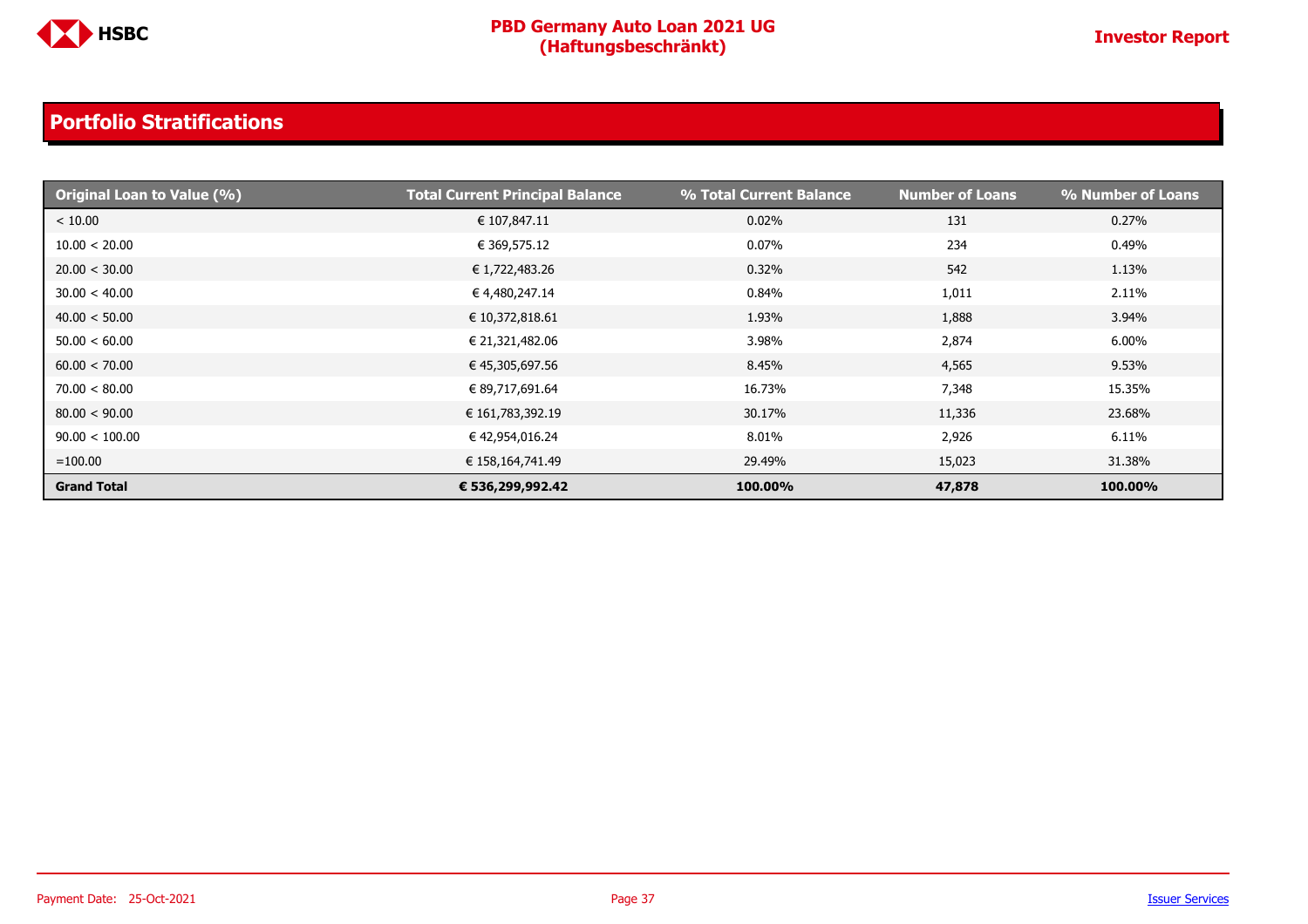

| <b>Region</b>        | <b>Total Current Principal Balance</b> | % Total Current Balance | <b>Number of Loans</b> | % Number of Loans |
|----------------------|----------------------------------------|-------------------------|------------------------|-------------------|
| Baden-Württemberg    | € 67,615,352.80                        | 12.61%                  | 6,132                  | 12.81%            |
| Bayern               | € 54,500,650.71                        | 10.16%                  | 4,841                  | 10.11%            |
| Berlin               | € 4,007,564.93                         | 0.75%                   | 325                    | 0.68%             |
| Brandenburg          | € 32,476,064.68                        | 6.06%                   | 2,785                  | 5.82%             |
| Bremen               | € 2,338,514.27                         | 0.44%                   | 228                    | 0.48%             |
| Hamburg              | € 1,423,770.19                         | 0.27%                   | 123                    | 0.26%             |
| Hessen               | € 55,637,412.41                        | 10.37%                  | 4,886                  | 10.21%            |
| Mecklenburg-Vorpomme | € 8,694,465.24                         | 1.62%                   | 727                    | 1.52%             |
| Niedersachsen        | € 35,281,299.02                        | 6.58%                   | 3,227                  | 6.74%             |
| Nordhein-Westfalen   | € 116,094,994.94                       | 21.65%                  | 10,376                 | 21.67%            |
| Rheinland-Pfalz      | € 34,395,383.90                        | 6.41%                   | 3,047                  | 6.36%             |
| Saarland             | € 22,120,505.27                        | 4.12%                   | 1,945                  | 4.06%             |
| Sachsen              | € 42,707,566.24                        | 7.96%                   | 3,980                  | 8.31%             |
| Sachsen-Anhalt       | € 14,053,394.42                        | 2.62%                   | 1,273                  | 2.66%             |
| Schleswig Holstein   | € 31,935,492.17                        | 5.95%                   | 2,853                  | 5.96%             |
| Thüringen            | € 13,017,561.23                        | 2.43%                   | 1,130                  | 2.36%             |
| <b>Grand Total</b>   | € 536,299,992.42                       | 100.00%                 | 47,878                 | 100.00%           |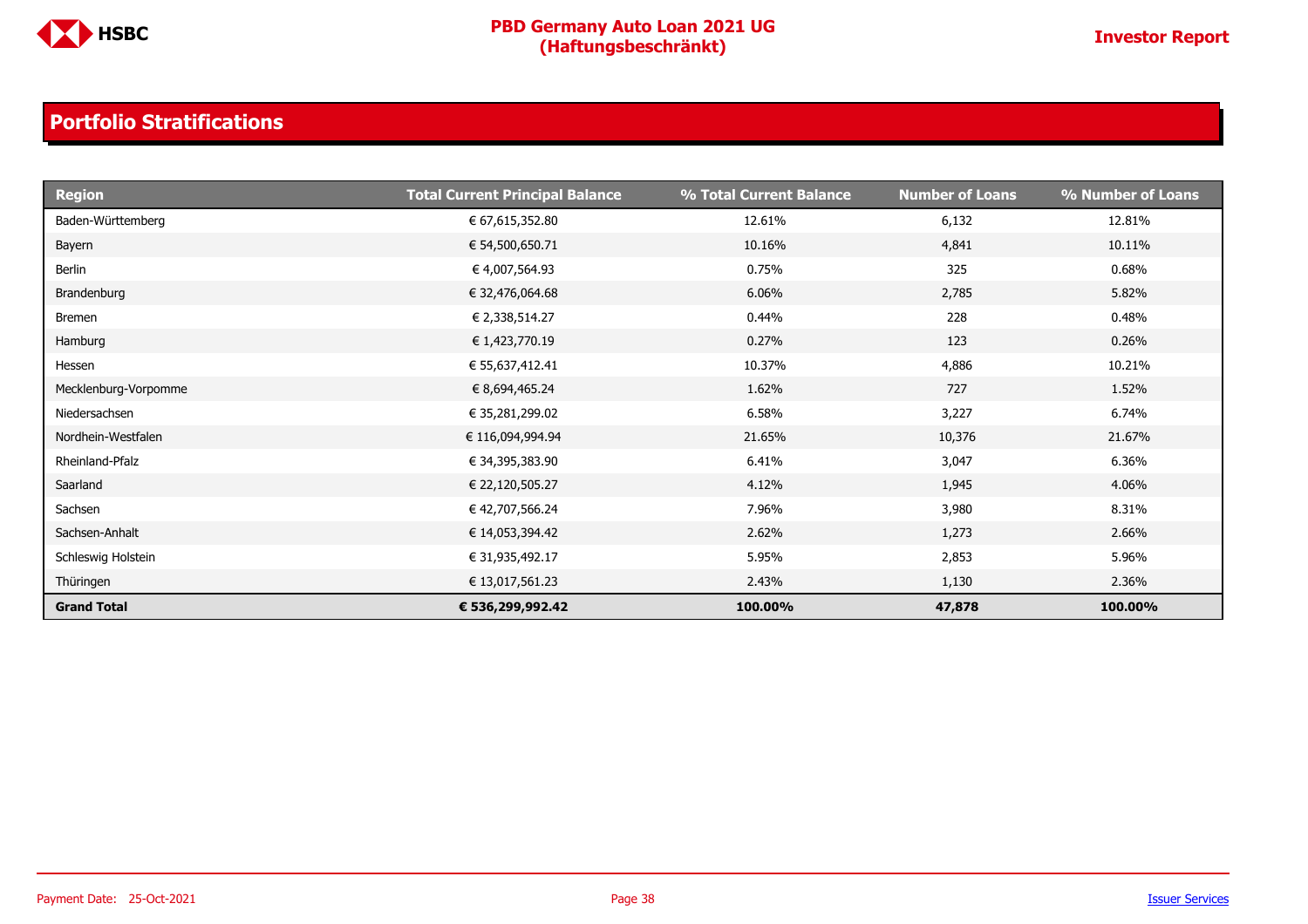

| <b>Car Makers</b>  | <b>Total Current Principal Balance</b> | % Total Current Balance | <b>Number of Loans</b> | <b>Solumber of Loans</b> |
|--------------------|----------------------------------------|-------------------------|------------------------|--------------------------|
| Citroen            | € 186,006,311.03                       | 34.68%                  | 18,361                 | 38.35%                   |
| <b>DS</b>          | € 7,160,413.72                         | 1.34%                   | 440                    | 0.92%                    |
| Others             | € 16,884,874.65                        | 3.15%                   | 2,052                  | 4.29%                    |
| Peugeot            | € 326,248,393.02                       | 60.83%                  | 27,025                 | 56.45%                   |
| <b>Grand Total</b> | € 536,299,992.42                       | 100.00%                 | 47,878                 | 100.00%                  |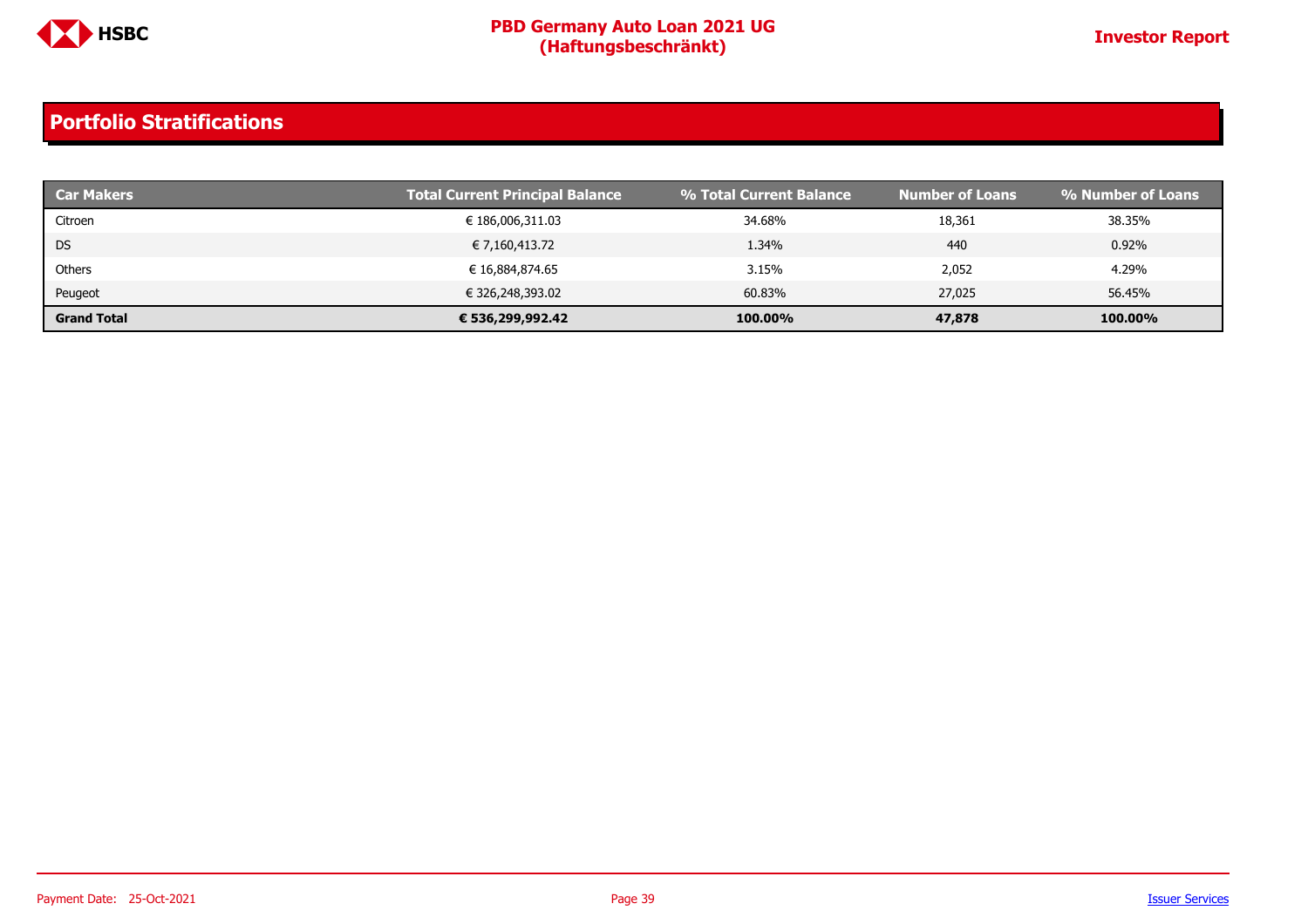

| <b>Fuel Type</b>   | <b>Total Current Principal Balance</b> | % Total Current Balance | <b>Number of Loans</b> | % Number of Loans |
|--------------------|----------------------------------------|-------------------------|------------------------|-------------------|
| Diesel             | € 286,706,756.04                       | 53.46%                  | 23,075                 | 48.20%            |
| Electric           | € 7,527,774.53                         | 1.40%                   | 404                    | 0.84%             |
| Hybrid             | € 17,700,412.74                        | 3.30%                   | 938                    | 1.96%             |
| No Data            | € 3,033,716.44                         | 0.57%                   | 252                    | 0.53%             |
| Petrol             | € 221,331,332.67                       | 41.27%                  | 23,209                 | 48.48%            |
| <b>Grand Total</b> | € 536,299,992.42                       | 100.00%                 | 47,878                 | 100.00%           |